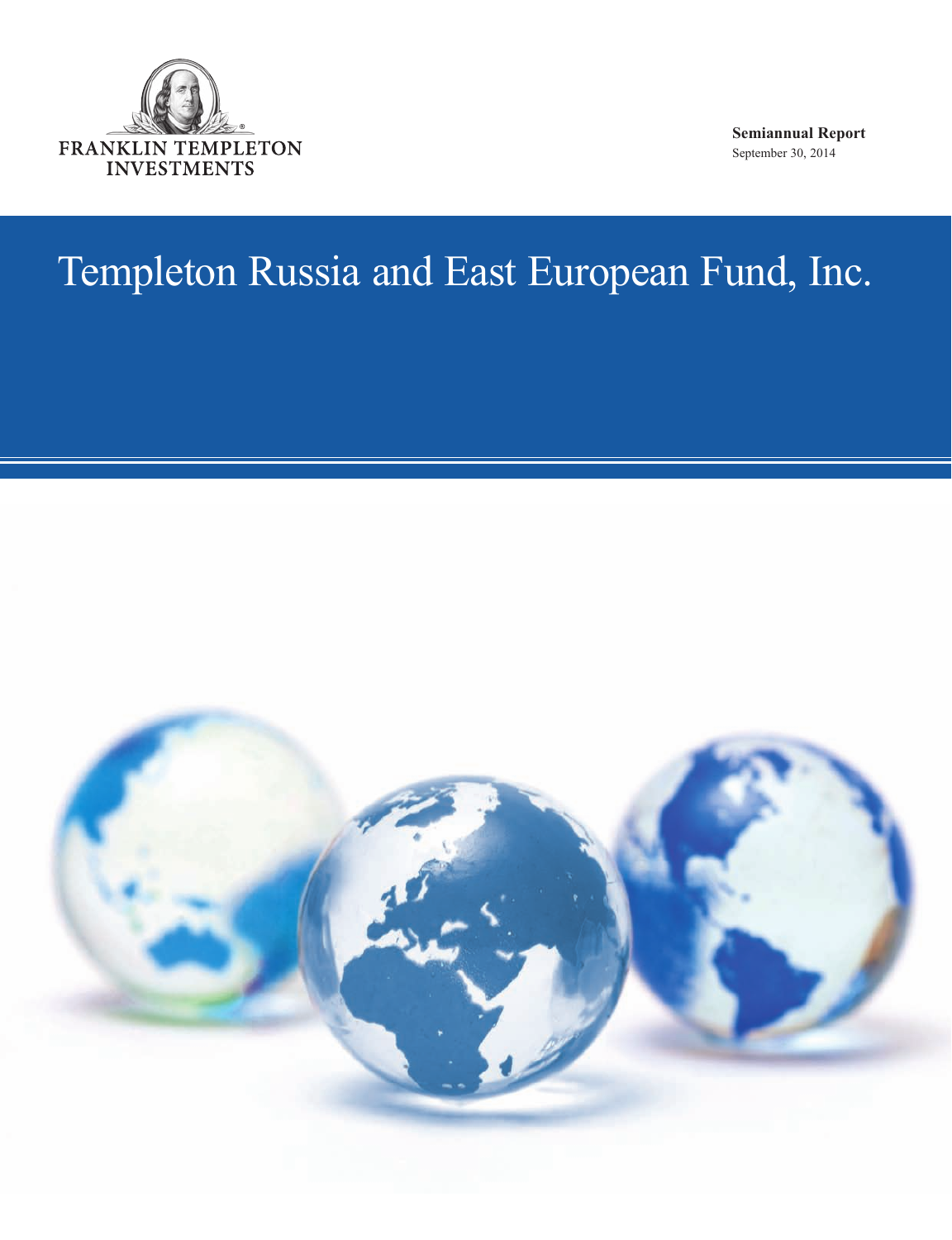# Franklin Templeton Investments

Gain From Our Perspective®

At Franklin Templeton Investments, we're dedicated to one goal: delivering exceptional asset management for our clients. By bringing together multiple, world-class investment teams in a single firm, we're able to offer specialized expertise across styles and asset classes, all supported by the strength and resources of one of the world's largest asset managers. This has helped us to become a trusted partner to individual and institutional investors across the globe.

# Focus on Investment Excellence

At the core of our firm, you'll find multiple independent investment teams—each with a focused area of expertise—from traditional to alternative strategies and multi-asset solutions. And because our portfolio groups operate autonomously, their strategies can be combined to deliver true style and asset class diversification.

All of our investment teams share a common commitment to excellence grounded in rigorous, fundamental research and robust, disciplined risk management. Decade after decade, our consistent, research-driven processes have helped Franklin Templeton earn an impressive record of strong, long-term results.

# Global Perspective Shaped by Local Expertise

In today's complex and interconnected world, smart investing demands a global perspective. Franklin Templeton pioneered international investing over 60 years ago, and our expertise in emerging markets spans more than a quarter of a century. Today, our investment professionals are on the ground across the globe, spotting investment ideas and potential risks firsthand. These locally based teams bring in-depth understanding of local companies, economies and cultural nuances, and share their best thinking across our global research network.

# Strength and Experience

Franklin Templeton is a global leader in asset management serving clients in over 150 countries.<sup>1</sup> We run our business with the same prudence we apply to asset management, staying focused on delivering relevant investment solutions, strong long-term results and reliable, personal service. This approach, focused on putting clients first, has helped us to become one of the most trusted names in financial services.

1. As of 12/31/13. Clients are represented by the total number of shareholder accounts.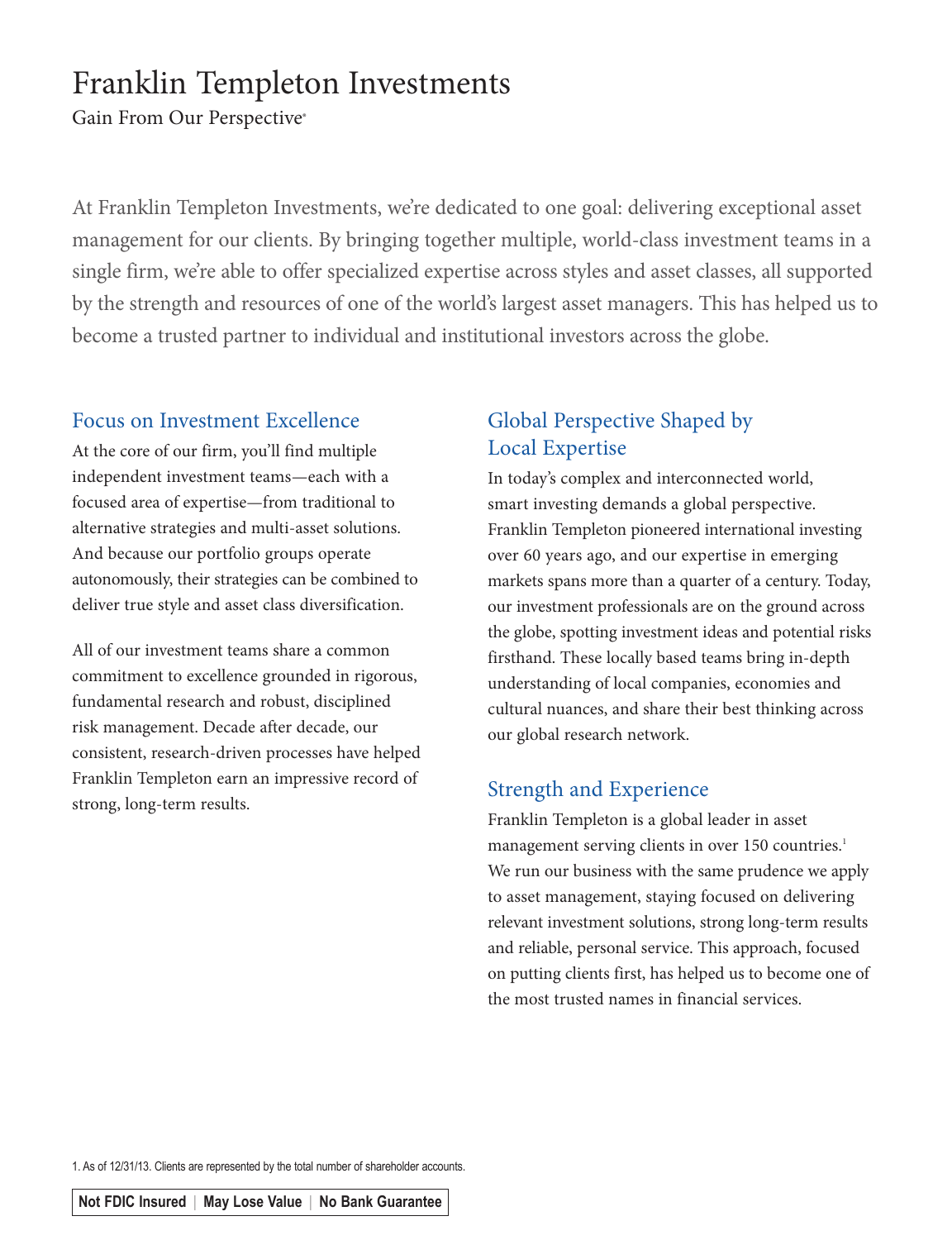# **Contents**

#### **Semiannual Report**

| Templeton Russia and East European                    |    |
|-------------------------------------------------------|----|
| Fund, Inc. $\dots\dots\dots\dots\dots\dots\dots\dots$ | 1  |
| Performance Summary                                   | 5  |
| Important Notice to Shareholders                      | 7  |
| Financial Highlights and<br>Statement of Investments  | 8  |
| Financial Statements                                  | 12 |
| Notes to Financial Statements                         | 15 |
| Annual Meeting of Shareholders                        | 21 |
| Dividend Reinvestment and<br>Cash Purchase Plan       | 22 |
| Shareholder Information                               | 24 |
|                                                       |    |

# Semiannual Report

# Templeton Russia and East European Fund, Inc.

Dear Shareholder:

This semiannual report for Templeton Russia and East European Fund covers the period ended September 30, 2014.

# **Your Fund's Goal and Main Investments**

The Fund seeks long-term capital appreciation. Under normal market conditions, the Fund invests at least 80% of its net assets in investments that are tied economically to Russia or East European countries.

# **Economic and Market Overview**

Russia's gross domestic product growth rate slowed to 0.8% year-over-year in the second quarter of 2014 from 0.9% in the first quarter, hurt by sanctions imposed on the country by the U.S. and the European Union (EU) amid the Ukraine crisis.1 Rising food prices, driven partly by the government's ban on food imports from the U.S. and the EU, as well as the Russian ruble's weakness, pushed inflation to a threeyear high of 8.0% in September, well above the Central Bank of Russia's (CBR's) 2014 target of 5%.1 The CBR raised the key rate twice during the period for a total of 100 basis points (1.0%) to 8.0% to curb inflationary pressures resulting from higher import prices, weak ruble and heightened geopolitical tensions.

During the period, Russia continued to advance its economic relationship with certain emerging market countries. In May, Russia signed a landmark agreement to supply gas to China for 30 years and a treaty with Kazakhstan and Belarus to create the Eurasian Economic Union, which aims to build an integrated common market and remove non-tariff barriers. In Latin America, Russia signed various agreements with Argentina and Cuba to boost economic ties. In July, Brazil, Russia, India, China and South Africa agreed to establish a New Development Bank to support their economies during a financial crisis. In September, Chinese President Xi Jinping proposed to develop an economic corridor linking China, Mongolia and Russia.

Russian stocks fell sharply in April, as violence in Ukraine's Donetsk and Luhansk regions drew threats of more economic sanctions from the U.S. and the EU. Independent credit rating agency Standard & Poor's downgraded Russia's foreign currency rating from BBB to BBB- with a negative outlook, citing increased capital outflows that could weaken external financing, and cautioned that further downgrades were possible as a result of weaker economic growth or less flexible monetary policy.<sup>2</sup> From May through early July, Russia's stock market benefited from an apparent cooling of tensions between Russia and Ukraine, as well as news that Russia could hold talks with the newly elected Ukrainian president and that the two countries could

<sup>1.</sup> Source: Federal State Statistics Service, Russia.

<sup>2.</sup> This does not indicate Standard & Poor's rating of the Fund.

**The dollar value, number of shares or principal amount, and names of all portfolio holdings are listed in the Fund's Statement of Investments (SOI). The SOI begins on page 9.**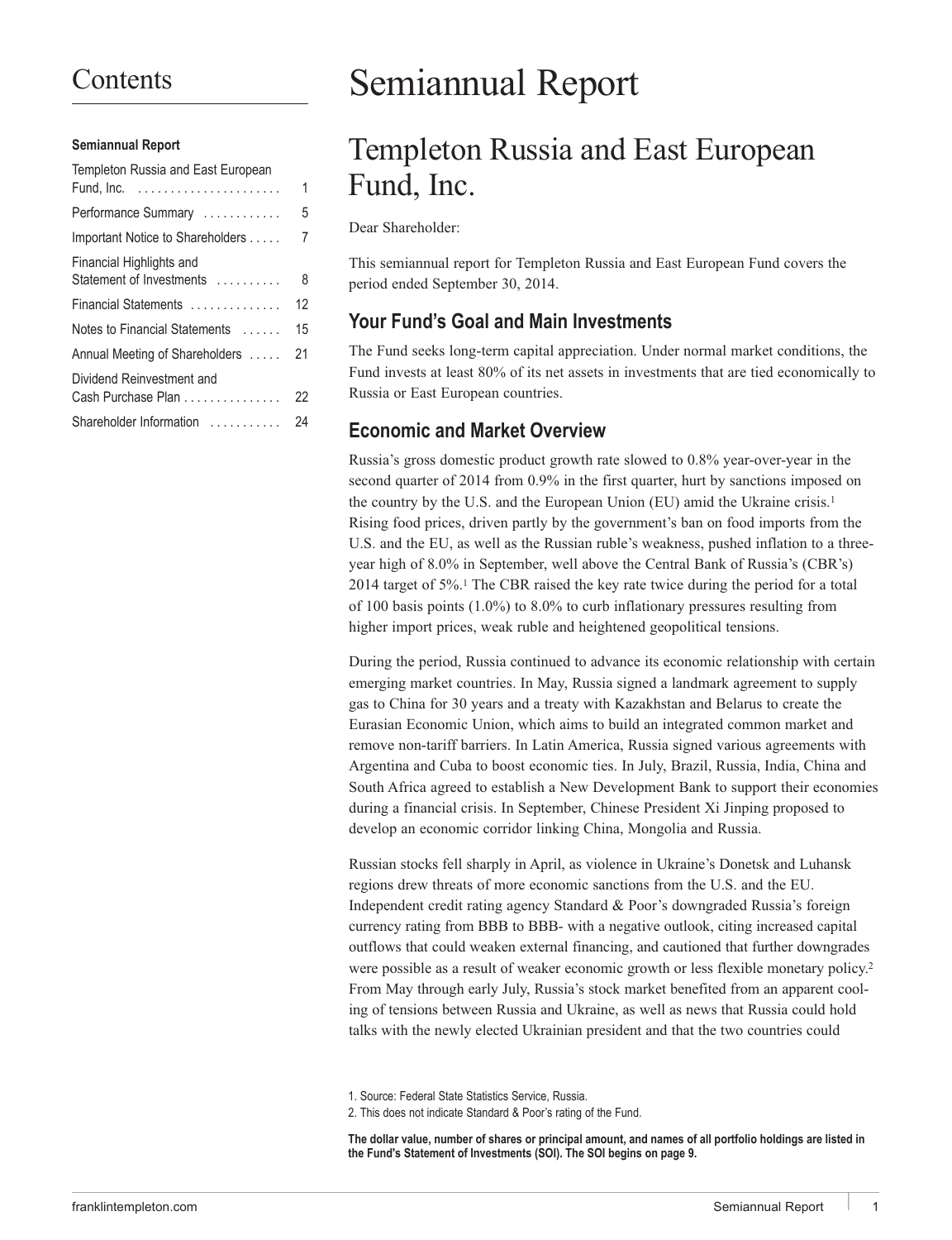

**Geographic Breakdown**

Based on Total Net Assets as of 9/30/14

approve a gas deal. However, the market fell again in July, as eastern Ukraine's continued destabilization led the U.S. and the EU to impose new sanctions on Russia, particularly targeting the country's finance, energy and defense sectors. The shooting down of a passenger plane over Ukraine further intensified instability in the region. In August, Russia banned imports of food and other agricultural products from countries that imposed sanctions on it. Russia sought to increase agricultural imports from Argentina, Brazil, Chile, Ecuador and Uruguay and relaxed restrictions on importing meat, fish and produce from certain Latin American countries. Russian stocks rallied in early September amid hopes for a lasting ceasefire agreement between pro-Russian rebels and Ukraine, but stocks declined

later in the month because of additional sanctions by the U.S. and the EU on Russia. Consistent with our long-term approach of finding what we consider to be bargain opportunities while seeking to minimize risk, we continue to monitor events in the region.

Eastern European stocks, as measured by the MSCI Emerging Markets (EM) Eastern Europe Index, underperformed their emerging market peers, as measured by the MSCI EM Index. For the six months ended September 30, 2014, the MSCI EM Eastern Europe Index had a -4.72% total return in U.S. dollar terms, resulting partly from weaker currencies.3 The Czech Republic posted positive returns, while Hungary and Poland posted losses. Russia underperformed its Eastern European peers, as measured by the MSCI Russia Index's -5.86% total return.3

# **Investment Strategy**

Our investment strategy employs a company-specific, valueoriented, long-term approach. We focus on the market price of a company's securities relative to our evaluation of the company's long-term earnings, asset value and cash flow potential. As we look for investments, we consider specific companies in the context of their sector and country. We perform in-depth research to construct an Action List from which we construct the portfolio. Our emphasis is on value and not attempting to match or beat an index. During our analysis, we also consider a company's position in its sector, the economic framework and political environment.

# **Performance Overview**

The Fund had cumulative total returns of -4.26% based on market price and -2.85% based on net asset value for the six months ended September 30, 2014. For the 10-year period ended September 30, 2014, the Fund delivered cumulative total returns of +39.55% in market price terms and +66.87% in net asset value terms. You can find more of the Fund's performance data in the Performance Summary on page 5.

*Performance data represent past performance, which does not guarantee future results. Investment return and principal value will fluctuate, and you may have a gain or loss when you sell your shares. Current performance may differ from figures shown.*

3. Source: Morningstar.

The indexes are unmanaged and include reinvested dividends. One cannot invest directly in an index, and an index is not representative of the Fund's portfolio. See www.franklintempletondatasources.com for additional data provider information.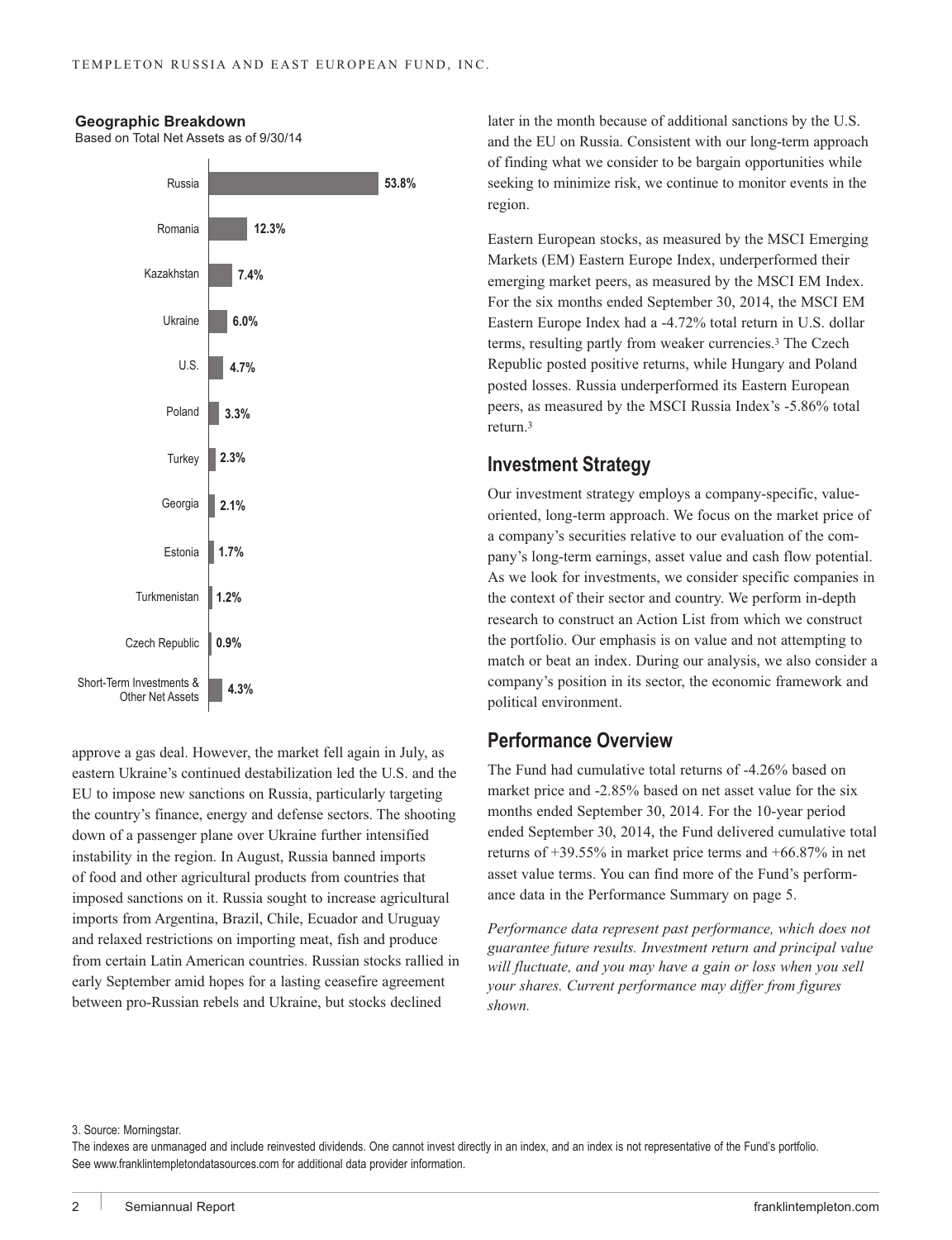### **Top 10 Sectors/Industries**

Based on Total Net Assets as of 9/30/14

| Oil. Gas & Consumable Fuels          | 25.1%   |
|--------------------------------------|---------|
| <b>Banks</b>                         | 13.0%   |
| Food & Staples Retailing             | 10.0%   |
| Internet Software & Services         | 9.7%    |
| <b>IT Services</b>                   | 6.6%    |
| <b>Food Products</b>                 | 6.1%    |
| Road & Rail                          | 5.3%    |
| Wireless Telecommunication Services  | 4.6%    |
| Real Estate Management & Development | 3.7%    |
| Hotels. Restaurants & Leisure        | $2.0\%$ |

# **Manager's Discussion**

During the six months under review, key contributors to the Fund's absolute performance included DIXY Group, one of Russia's leading retailers of food and everyday products; EPAM Systems, a leading software engineering solutions provider in Central and Eastern Europe; and Kcell, Kazakhstan's leading mobile telecommunication services provider.

DIXY Group reported solid corporate results in the first two quarters of 2014, driven by robust sales growth and efficient cost management. Company management's planned new store openings and strong sales growth outlook further boosted investor sentiment.

EPAM Systems is ranked among the top software and technology outsourcing service providers globally. Headquartered in the U.S., EPAM has offshore development centers primarily in Belarus, Hungary, Ukraine and Russia. Despite investor concerns about the instability in Ukraine, EPAM's share price rose as the company delivered strong corporate results in the first half of 2014, driven by robust revenue growth.

Kcell, through its dual brand strategy, maintained its leadership in the high-value and mass-market segments. Kcell's high profit margins and return on equity, decline in expenses and financing costs, and plan to launch a fourth GSM (global system for mobile communications) network supported the company's share price.4

In contrast, key detractors from the Fund's absolute performance included Sberbank of Russia, the country's largest bank; Globaltrans Investment, Russia's largest private rail transportation company; and LUKOIL Holdings, a leading Russian oil producer. Sberbank reported a record quarterly net profit for 2014's second quarter. However, its share price declined as many investors grew concerned about the Russian banking sector's exposure to potential losses in Ukraine resulting from the country's instability, as well as the economic sanctions imposed on Russia by the U.S. and the EU. Taking a longer term view, we believe Sberbank's strong brand recognition, attractive valuations and large domestic deposit base could potentially support the bank's growth.

Railroad freight transport and logistics services provider Globaltrans Investment reported weaker-than-expected firsthalf 2014 corporate results. The Russian ruble's depreciation against the U.S. dollar and the rail transportation industry's generally weak pricing environment pressured earnings. In our longer term view, the company could benefit from its solid position in the rail transportation industry, strong cash flow generation, high dividend yield and defensive business model.

LUKOIL Holdings' share price was negatively affected by lower oil prices and a general sell-off in the Russian market, resulting from investor concerns about Ukraine's instability. Recognizing the short-term price weakness as an investment opportunity, we increased the Fund's holding in the company because of its strong market position and fundamentals we considered attractive.

It is important to recognize the effect of currency movements on the Fund's performance. In general, if the value of the U.S. dollar goes up compared with a foreign currency, an investment traded in that foreign currency will go down in value because it will be worth fewer U.S. dollars. This can have a negative effect on Fund performance. Conversely, when the U.S. dollar weakens in relation to a foreign currency, an investment traded in that foreign currency will increase in value, which can contribute to Fund performance. For the six months ended September 30, 2014, the U.S. dollar rose in value relative to most currencies. As a result, the Fund's performance was negatively affected by the portfolio's investment predominantly in securities with non-U.S. currency exposure.

During the six-month period, our continued search for investment opportunities with fundamentals we considered attractive led us to initiate positions in a number of companies. In Russia, new Fund holdings included QIWI, a major provider of nextgeneration online payment services primarily in Russia, Kazakhstan, Moldova and Belarus; Aeroflot – Russian Airlines, Russia's flagship passenger and cargo air carrier; and Uralkali, Russia's largest potash fertilizer producer. We also opened

<sup>4.</sup> Return on equity is an amount, expressed as a percentage, earned on a company's common stock investment for a given period. Return on equity tells common shareholders how effectually their money is being employed. Comparing percentages for current and prior periods also reveals trends, and comparison with industry composites reveals how well a company is holding its own against its competitors.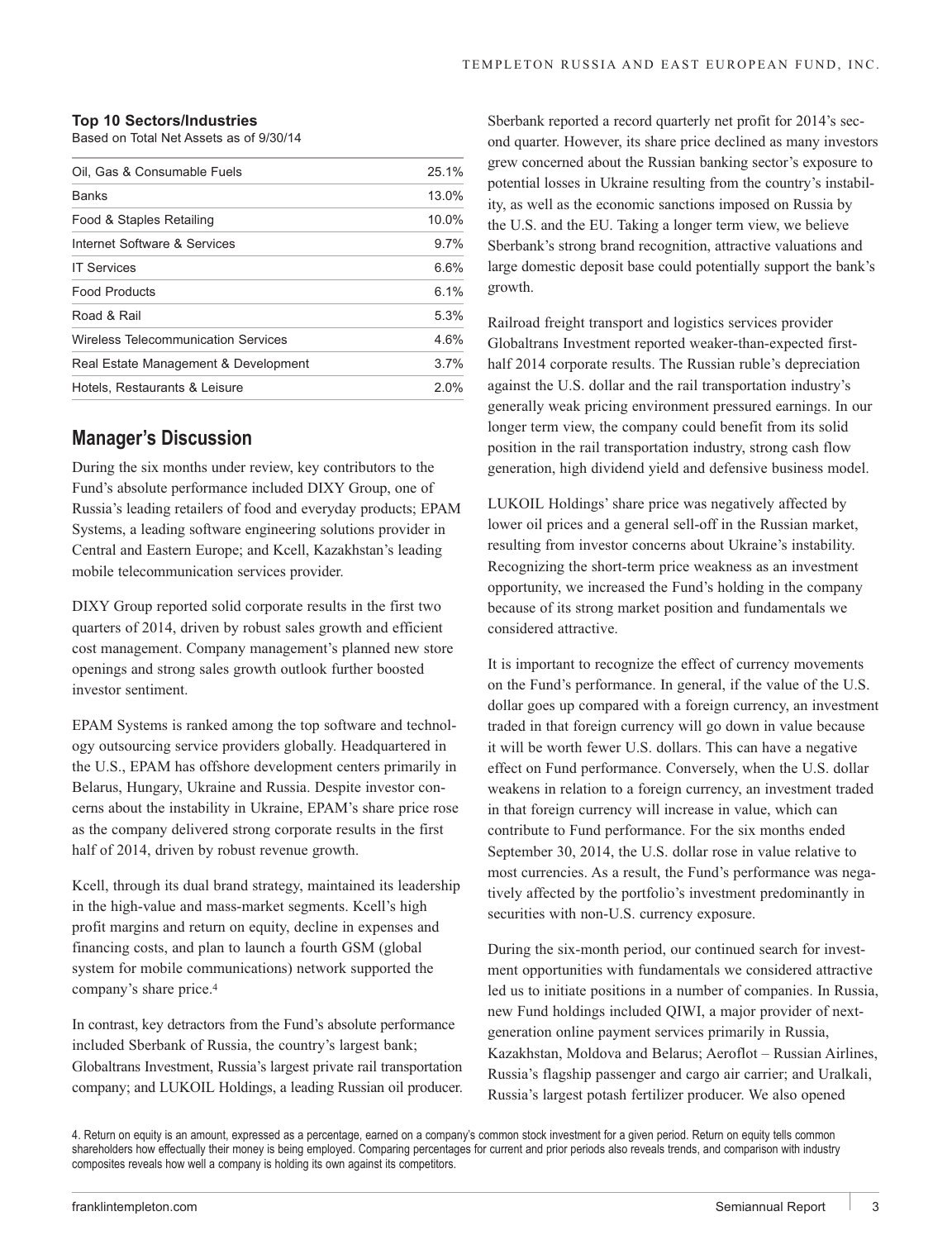|         |  | <b>Top 10 Equity Holdings</b> |
|---------|--|-------------------------------|
| 9/30/14 |  |                               |

| Company<br><b>Sector/Industry, Country</b>                                                                       | % of Total<br><b>Net Assets</b> |
|------------------------------------------------------------------------------------------------------------------|---------------------------------|
| Sberbank of Russia<br>Banks, Russia                                                                              | 8.7%                            |
| ROMGAZ (Societatea Nationala de Gaze Naturale<br>ROMGAZ) SA, ord. & 144A<br>Oil, Gas & Consumable Fuels, Romania | 6.7%                            |
| <b>LUKOIL Holdings, ADR</b><br>Oil, Gas & Consumable Fuels, Russia                                               | 6.5%                            |
| MHP SA, GDR, 144A & Reg S<br>Food Products, Ukraine                                                              | $6.0\%$                         |
| <b>DIXY Group OJSC</b><br>Food & Staples Retailing, Russia                                                       | 5.8%                            |
| Globaltrans Investment PLC, GDR, Reg S<br>Road & Rail, Russia                                                    | 5.3%                            |
| Yandex NV, A<br>Internet Software & Services. Russia                                                             | 5.3%                            |
| Kcell JSC, GDR<br>Wireless Telecommunication Services, Kazakhstan                                                | 4.4%                            |
| Mail.ru Group Ltd., GDR, Reg S<br>Internet Software & Services, Russia                                           | 4.4%                            |
| Magnit OJSC<br>Food & Staples Retailing, Russia                                                                  | 3.8%                            |

positions in two U.S.-listed companies with significant operations in Russia: the aforementioned EPAM Systems and Luxoft Holding, a high-end business information technology (IT) solutions provider with major Central and Eastern European onsite operations and global clients consisting of multinational corporations. Additionally, we initiated exposure to Georgia with our investment in TBC Bank, one of the country's largest banks. Furthermore, we added to the Fund's holdings in several companies, including the aforementioned LUKOIL Holdings; Mail.ru Group, a leading Russian Internet communications products and entertainment services company; Yandex, an Internet and technology company that operates Russia's largest Internet search engine; and Magnit, one of Russia's biggest food retailers.

Conversely, we undertook some sales as certain stocks reached their sale targets and as we sought to invest in companies we considered to be more attractively valued within our investment universe. Key sales included closing the Fund's positions in a number of Polish, Russian and Turkish companies, including Gazprom, a Russian gas explorer and producer; Warsaw Stock

Exchange, Poland's stock exchange operator; PKO Bank Polski (Powszechna Kasa Oszczednosci Bank Polski), a Polish bank; and Ulker Biskuvi Sanayi, a Turkish biscuit and chocolate producer. Additionally, we reduced the Fund's holdings in several companies, including the aforementioned Kcell and Globaltrans Investment, as well as KTK (Kuzbasskaya Toplivnaya Kompaniya), a Russian coal producer.

As a result of our purchases, the Fund's holdings increased largely in the IT and materials sectors.<sup>5</sup> Conversely, our sales resulted in reductions of investments primarily in the energy, telecommunication services and financials sectors.6 Geographically, we initiated investment in Georgia and increased holdings largely in Russia. Conversely, we reduced holdings largely in Turkey and Poland.

Thank you for your continued participation in Templeton Russia and East European Fund. We look forward to serving your future investment needs.

Sincerely,



Mahk Wobin

Mark Mobius Executive Chairman Templeton Emerging Markets Group

*The foregoing information reflects our analysis, opinions and portfolio holdings as of September 30, 2014, the end of the reporting period. The way we implement our main investment strategies and the resulting portfolio holdings may change depending on factors such as market and economic conditions. These opinions may not be relied upon as investment advice or an offer for a particular security. The information is not a complete analysis of every aspect of any market, country, industry, security or the Fund. Statements of fact are from sources considered reliable, but the investment manager makes no representation or warranty as to their completeness or accuracy. Although historical performance is no guarantee of future results, these insights may help you understand our investment management philosophy.*

5. The IT sector comprises Internet software and services, IT services, and software in the SOI. The materials sector comprises chemicals in the SOI. 6. The energy sector comprises energy equipment and services; and oil, gas and consumable fuels in the SOI. The telecommunication services sector comprises wireless telecommunication services in the SOI. The financials sector comprises banks and real estate management and development in the SOI.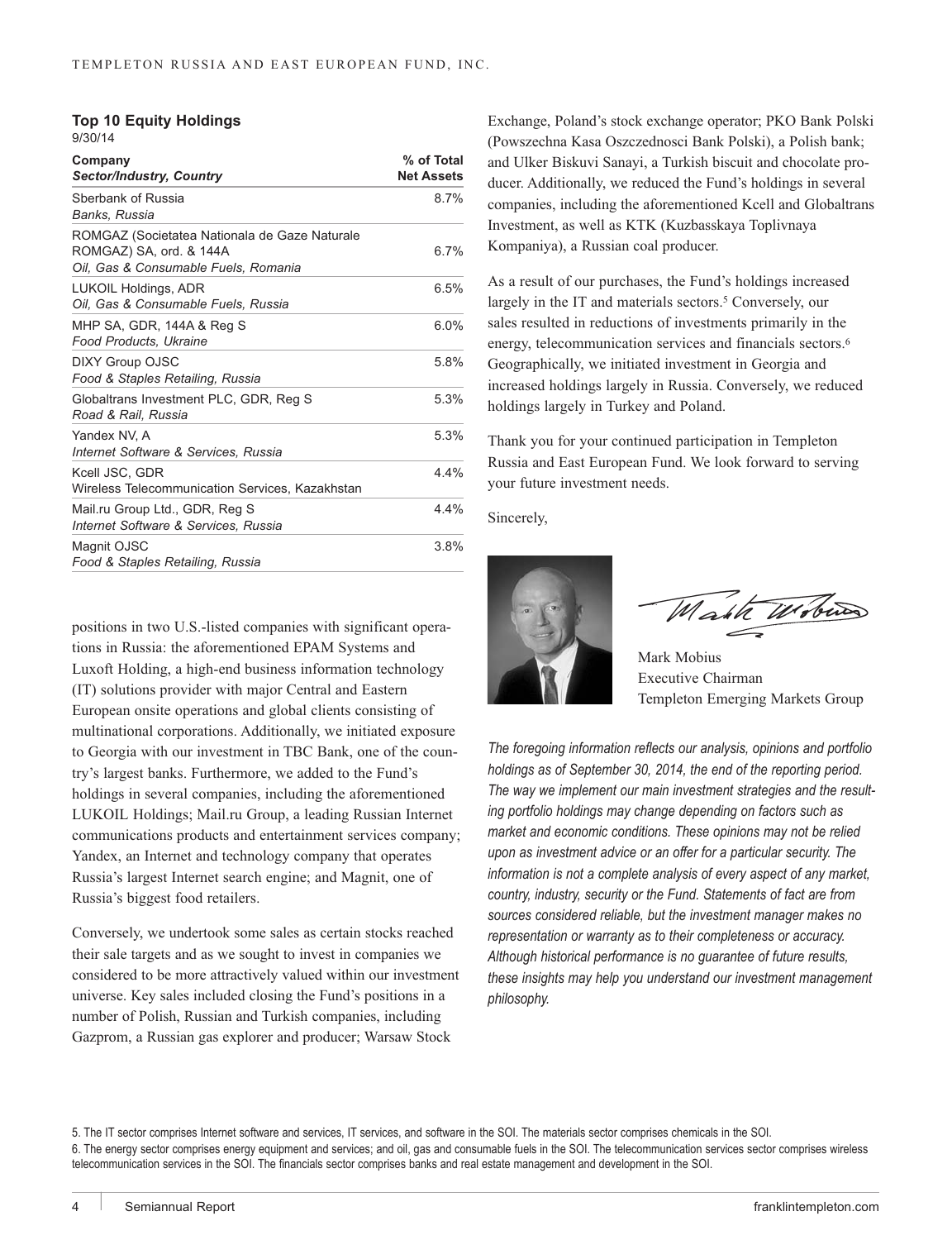# Performance Summary as of September 30, 2014

Your dividend income will vary depending on dividends or interest paid by securities in the Fund's portfolio, adjusted for operating expenses. Capital gain distributions are net profits realized from the sale of portfolio securities. Total return reflects reinvestment of the Fund's dividends and capital gain distributions, if any, and any unrealized gains or losses. Total returns do not reflect any sales charges paid at inception or brokerage commissions paid on secondary market purchases. The performance table does not reflect any taxes that a shareholder would pay on Fund dividends, capital gain distributions, if any, or any realized gains on the sale of Fund shares.

# **Share Price**

| Symbol: TRF           | Change    | 9/30/14 | 3/31/14 |
|-----------------------|-----------|---------|---------|
| Net Asset Value (NAV) | $-$0.42$  | \$14.33 | \$14.75 |
| Market Price (NYSE)   | $-\$0.56$ | \$12.60 | \$13.16 |

# **Performance1**

|         | <b>Cumulative Total Return<sup>2</sup></b> |                           | Average Annual Total Return <sup>2</sup> |                           |
|---------|--------------------------------------------|---------------------------|------------------------------------------|---------------------------|
|         |                                            | <b>Based on</b>           |                                          | <b>Based on</b>           |
|         | Based on NAV <sub>3</sub>                  | market price <sup>4</sup> | Based on NAV <sub>3</sub>                | market price <sup>4</sup> |
| 6-Month | $-2.85%$                                   | $-4.26%$                  | $-2.85%$                                 | $-4.26%$                  |
| 1-Year  | $-12.02%$                                  | $-13.00\%$                | $-12.02%$                                | $-13.00\%$                |
| 5-Year  | $-6.11\%$                                  | $-31.53%$                 | $-1.25%$                                 | $-7.29%$                  |
| 10-Year | +66.87%                                    | $+39.55%$                 | $+5.25%$                                 | $+3.39%$                  |

*Performance data represent past performance, which does not guarantee future results. Investment return and principal value will fluctuate, and you may have a gain or loss when you sell your shares. Current performance may differ from figures shown.*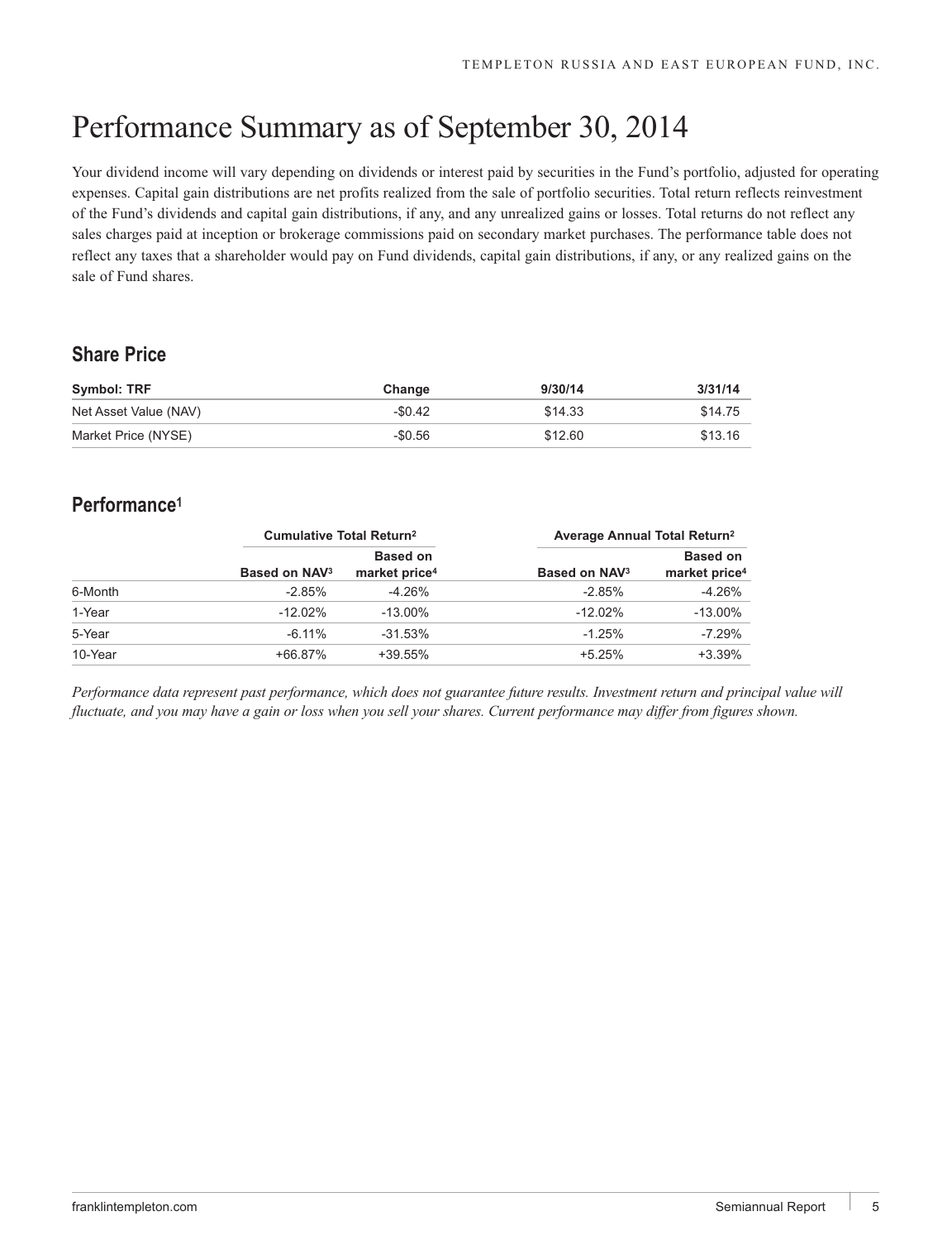**All investments involve risks, including possible loss of principal. Special risks are associated with foreign investing, including currency volatility, economic instability, and social and political developments of countries where the Fund invests. Emerging markets involve heightened risks related to the same factors, in addition to those associated with their relatively small size and lesser liquidity. Investments in Russian and East European securities involve significant additional risks, including political and social uncertainty (for example, regional conflicts and risk of war), currency exchange rate volatility, pervasiveness of corruption and crime in the Russian and East European economic systems, delays in settling portfolio transactions, and risk of loss arising out of the system of share registration and custody used in Russia and East European countries.**

**The U.S. and other nations have imposed and could impose additional sanctions on certain issuers in Russia due to regional conflicts. These sanctions could result in the devaluation of Russia's currency, a downgrade in Russian issuers' credit ratings, or a decline in the value and liquidity of Russian stocks or other securities. The Fund may be prohibited from investing in securities issued by companies subject to such sanctions. In addition, if the Fund holds the securities of an issuer that is subject to such sanctions, an immediate freeze of that issuer's securities could result, impairing the ability of the Fund to buy, sell, receive or deliver those securities. There is also the risk that countermeasures could be taken by Russia's government, which could involve the seizure of the Fund's assets. Such sanctions could adversely affect Russia's economy, possibly forcing the economy into a recession. These risks could impair the Fund's ability to meet its investment objective.**

**Because the Fund invests its assets primarily in companies in a specific region, the Fund is subject to greater risks of adverse developments in that region and/or the surrounding regions than a fund that is more broadly diversified geographically. Political, social or economic disruptions in the region, even in countries in which the Fund is not invested, may adversely affect the value of securities held by the Fund. Also, as a nondiversified investment company investing in Russia and East European countries, the Fund may invest in a relatively small number of issuers and, as a result, may be subject to greater risk of loss with respect to its portfolio securities. The Fund is actively managed but there is no guarantee that the manager's investment decisions will produce the desired results.**

1. The Fund has a fee waiver associated with its investments in a Franklin Templeton money fund, contractually guaranteed through at least its current fiscal year-end. Fund investment results reflect the fee waiver, to the extent applicable; without this reduction, the results would have been lower.

2. Total return calculations represent the cumulative and average annual changes in value of an investment over the periods indicated. Six-month returns have not been annualized.

3. Assumes reinvestment of distributions based on net asset value.

4. Assumes reinvestment of distributions based on the dividend reinvestment and cash purchase plan.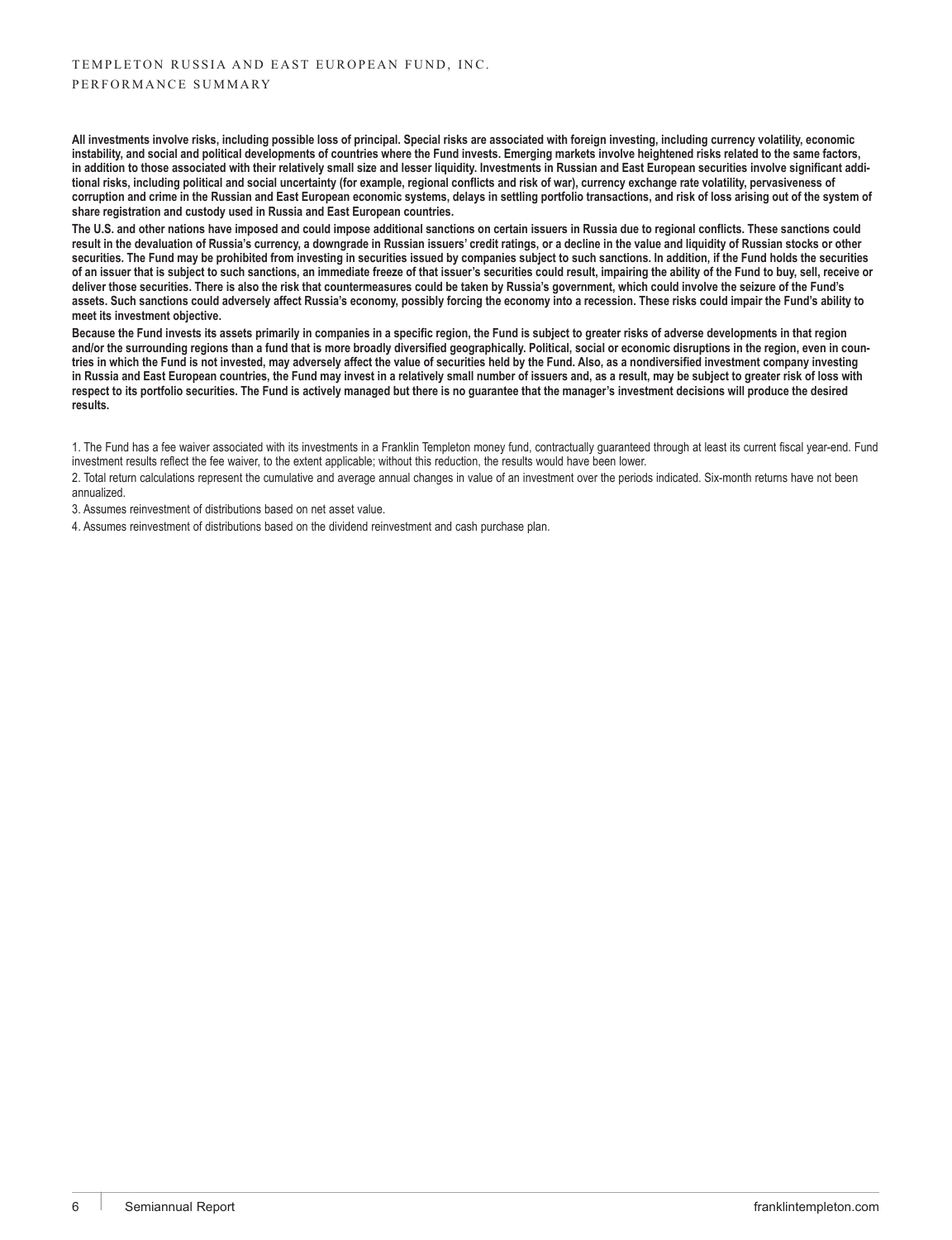# Important Notice to Shareholders

# **Share Repurchase Program**

The Fund's Board previously authorized the Fund to repurchase up to 10% of the Fund's outstanding shares in open-market transactions, at the discretion of management. This authorization remains in effect.

In exercising its discretion consistent with its portfolio management responsibilities, the investment manager will take into account various other factors, including, but not limited to, the level of the discount, the Fund's performance, portfolio holdings, dividend history, market conditions, cash on hand, the availability of other attractive investments and whether the sale of certain portfolio securities would be undesirable because of liquidity concerns or because the sale might subject the Fund to adverse tax consequences. Any repurchases would be made on a national securities exchange at the prevailing market price,

subject to exchange requirements, Federal securities laws and rules that restrict repurchases, and the terms of any outstanding leverage or borrowing of the Fund. If and when the Fund's 10% threshold is reached, no further repurchases could be completed until authorized by the Board. Until the 10% threshold is reached, Fund management will have the flexibility to commence share repurchases if and when it is determined to be appropriate in light of prevailing circumstances. The share repurchase program is intended to benefit shareholders by enabling the Fund to repurchase shares at a discount to net asset value, thereby increasing the proportionate interest of each remaining shareholder in the Fund.

In the Notes to Financial Statements section, please see note 2 (Capital Stock) for additional information regarding shares repurchased.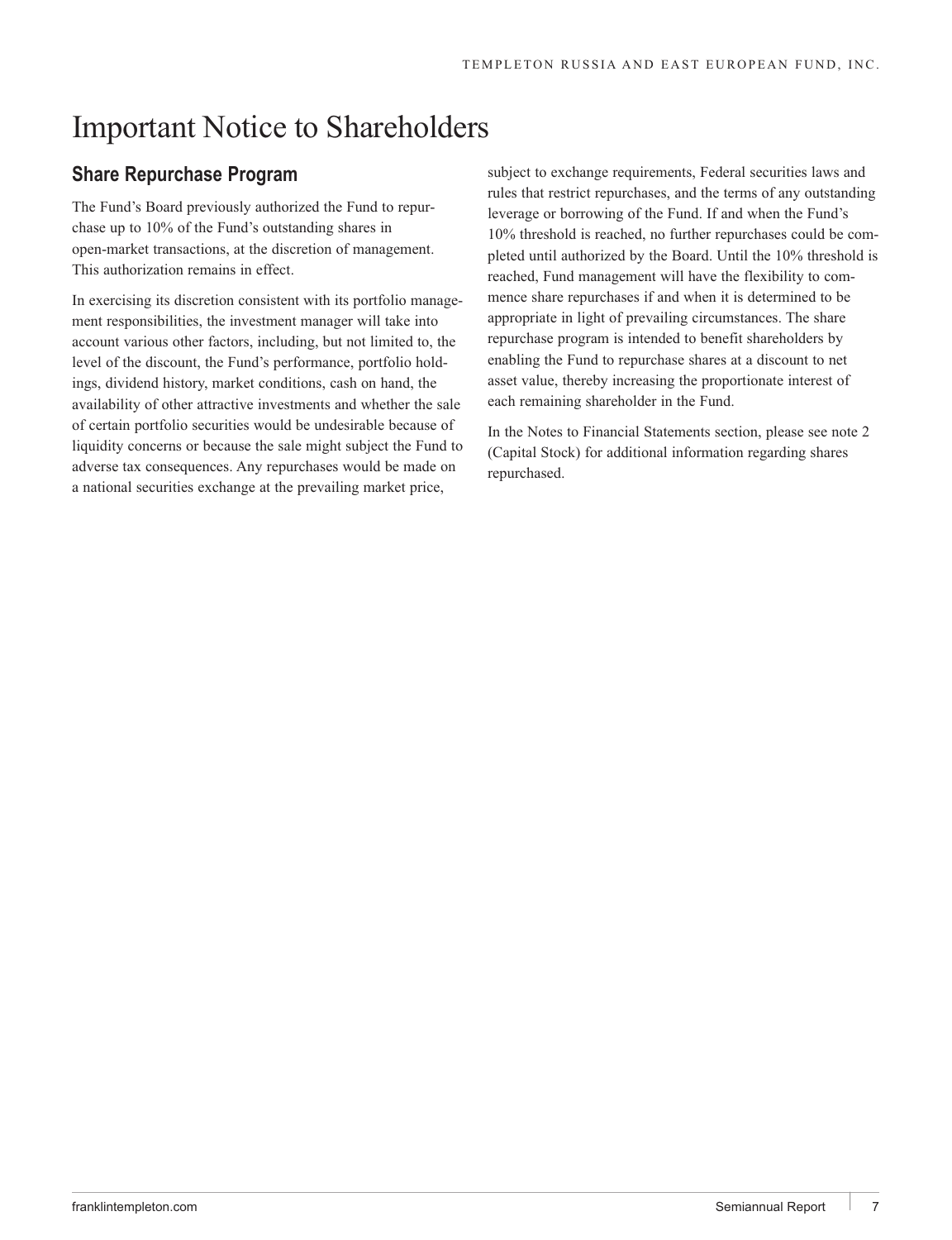# **Financial Highlights**

|                                                                                    | <b>Six Months Ended</b><br><b>September 30, 2014</b> | Year Ended March 31, |            |             |            |            |
|------------------------------------------------------------------------------------|------------------------------------------------------|----------------------|------------|-------------|------------|------------|
|                                                                                    | (unaudited)                                          | 2014                 | 2013       | 2012        | 2011       | 2010       |
| Per share operating performance<br>(for a share outstanding throughout the period) |                                                      |                      |            |             |            |            |
| Net asset value, beginning of period                                               | \$14.75                                              | \$16.23              | \$17.79    | \$24.38     | \$20.75    | \$7.48     |
| Income from investment operations:                                                 |                                                      |                      |            |             |            |            |
| Net investment income (loss) <sup>a</sup>                                          | 0.44                                                 | 0.29                 | 0.19       | 0.04        | (0.11)     | (0.08)     |
| Net realized and unrealized gains (losses)                                         | (0.93)                                               | (1.64)               | (1.54)     | (6.63)      | 3.85       | 13.35      |
| Total from investment operations                                                   | (0.49)                                               | (1.35)               | (1.35)     | (6.59)      | 3.74       | 13.27      |
| Less distributions from:                                                           |                                                      |                      |            |             |            |            |
| Net investment income $\ldots \ldots \ldots \ldots \ldots$                         |                                                      | (0.19)               | (0.16)     |             |            |            |
| Net realized gains $\ldots \ldots \ldots \ldots \ldots \ldots$                     |                                                      | $\qquad \qquad$      | (0.07)     |             | (0.11)     |            |
| Total distributions $\ldots \ldots \ldots \ldots \ldots \ldots \ldots$             | $\overline{\phantom{0}}$                             | (0.19)               | (0.23)     |             | (0.11)     |            |
| Repurchase of shares                                                               | 0.07                                                 | 0.06                 | 0.02       |             |            |            |
| Net asset value, end of period                                                     | \$14.33                                              | \$14.75              | \$16.23    | \$17.79     | \$24.38    | \$20.75    |
| Market value, end of period <sup>b</sup>                                           | \$12.60                                              | \$13.16              | \$14.79    | \$16.44     | \$23.96    | \$20.44    |
| Total return (based on market value per                                            | $(4.26)\%$                                           | $(9.93)\%$           | $(8.65)\%$ | $(31.39)\%$ | 17.76%     | 129.66%    |
| Ratios to average net assets <sup>d</sup>                                          |                                                      |                      |            |             |            |            |
| Expenses before waiver and payments by                                             | 1.59%                                                | 1.54%                | 1.57%      | 1.59%       | 1.79%      | 1.80%      |
| Expenses net of waiver and payments by                                             | 1.58%                                                | 1.54% <sup>e</sup>   | 1.57%      | 1.59%       | 1.75%      | 1.80%      |
| Net investment income (loss)                                                       | 5.68%                                                | 1.82%                | 1.16%      | 0.19%       | $(0.55)$ % | $(0.55)$ % |
| Supplemental data                                                                  |                                                      |                      |            |             |            |            |
| Net assets, end of period (000's)                                                  | \$75,472                                             | \$81,006             | \$92,235   | \$102,226   | \$140,055  | \$119,216  |
| Portfolio turnover rate                                                            | 20.96%                                               | 69.70%               | 36.32%     | 7.63%       | 10.81%     | 19.14%     |

aBased on average daily shares outstanding. **bBased on the last sale on the New York Stock Exchange.** cTotal return is not annualized for periods less than one year. dRatios are annualized for periods less than one year. eBenefit of waiver and payments by affiliates rounds to less than 0.01%.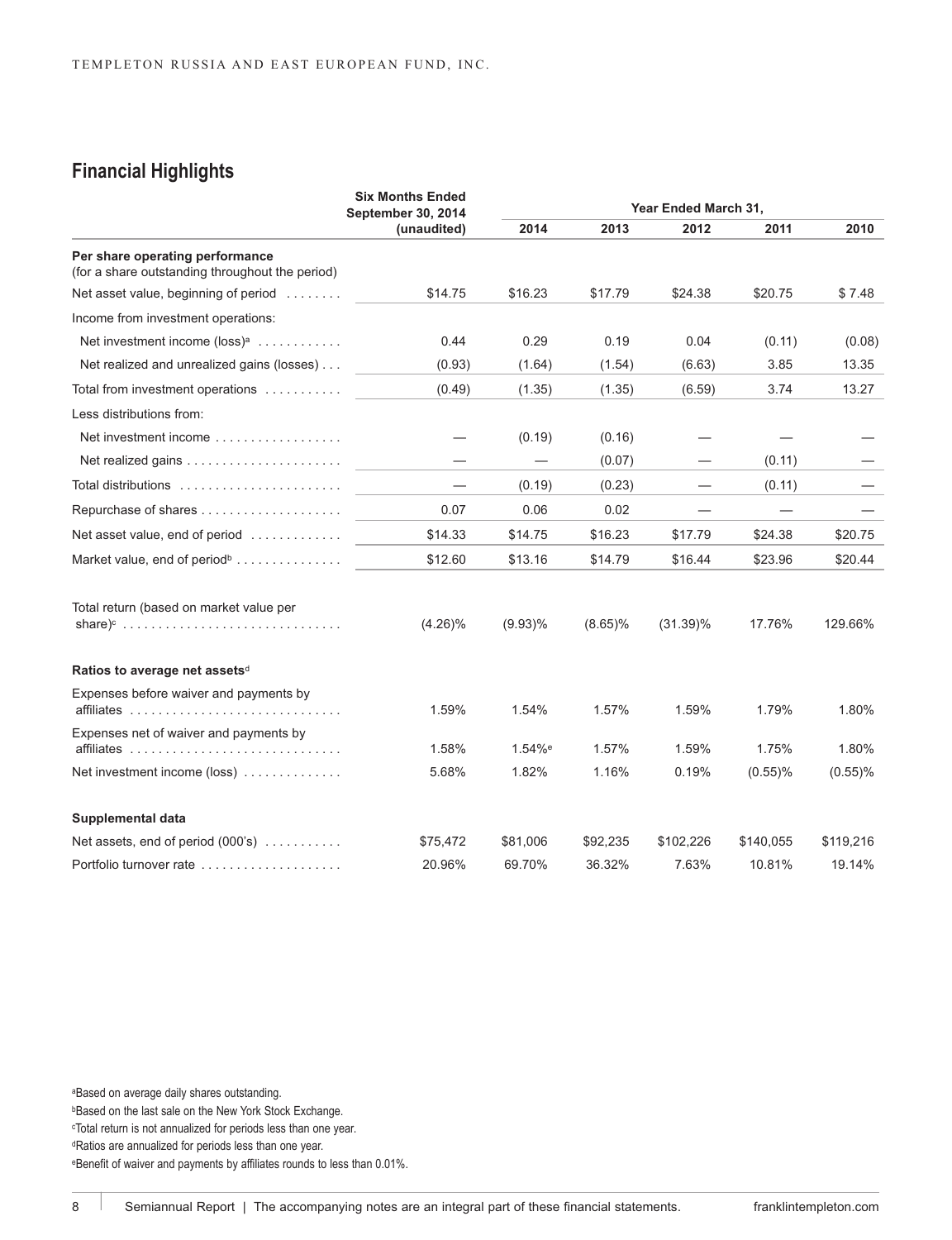# **Statement of Investments, September 30, 2014 (unaudited)**

|                                             | Country               | <b>Shares</b>        | Value                  |
|---------------------------------------------|-----------------------|----------------------|------------------------|
| <b>Common Stocks 94.4%</b><br>Airlines 1.1% |                       |                      |                        |
| <b>Banks 13.0%</b>                          | Russia                | 775,700              | \$<br>847,121          |
|                                             |                       |                      |                        |
|                                             | Russia<br>Georgia     | 3,460,833<br>100,000 | 6,599,453              |
|                                             | Turkey                | 266,720              | 1,590,000<br>1,604,842 |
|                                             |                       |                      | 9,794,295              |
| <b>Chemicals 1.2%</b>                       |                       |                      |                        |
|                                             | Russia                | 49,900               | 885,725                |
| <b>Construction &amp; Engineering 0.5%</b>  |                       |                      |                        |
|                                             | Russia                | 159,770              | 362,758                |
| <b>Energy Equipment &amp; Services 1.3%</b> |                       |                      |                        |
|                                             | Russia                | 15,672               | 423,144                |
|                                             | Russia                | 59,099               | 537,801                |
|                                             |                       |                      | 960,945                |
| Food & Staples Retailing 10.0%              |                       |                      |                        |
|                                             | Russia                | 413,326              | 4,341,512              |
|                                             | Russia                | 11,472               | 2,873,533              |
|                                             | Russia                | 50,145               | 366,059                |
|                                             |                       |                      | 7,581,104              |
| Food Products 6.1%                          |                       |                      |                        |
|                                             | Ukraine               | 76,380               | 908,922                |
|                                             | Ukraine               | 303,950              | 3,617,005              |
|                                             | Turkey                | 11,580               | 119,009                |
|                                             |                       |                      | 4,644,936              |
| <b>Health Care Technology 1.7%</b>          |                       |                      |                        |
|                                             | Poland                | 182,668              | 1,299,451              |
| Hotels, Restaurants & Leisure 2.0%          |                       |                      |                        |
|                                             | <b>Czech Republic</b> | 128,000              | 713,822                |
|                                             | Estonia               | 305,329              | 786,624                |
|                                             |                       |                      | 1,500,446              |
| Internet Software & Services 9.7%           |                       |                      |                        |
|                                             | Russia                | 117,989              | 3,316,671              |
| <sup>a</sup> Yandex NV, A                   | Russia                | 143,500              | 3,988,582              |
|                                             |                       |                      | 7,305,253              |
| IT Services 6.6%                            |                       |                      |                        |
|                                             | <b>United States</b>  | 52,587               | 2,302,785              |
|                                             | <b>United States</b>  | 34,048               | 1,266,586              |
|                                             | Russia                | 44,094               | 1,392,929              |
|                                             |                       |                      | 4,962,300              |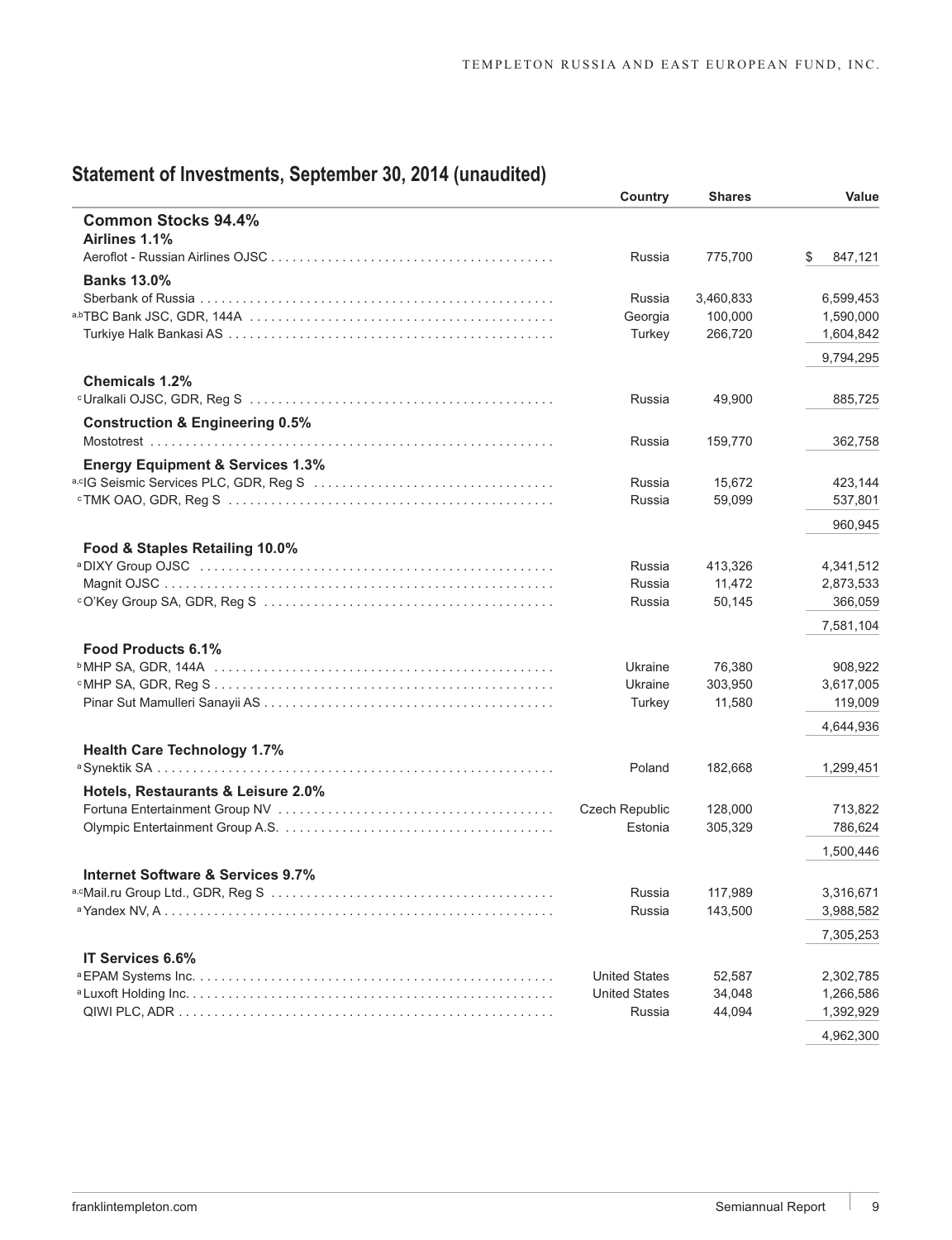|                                                                              | <b>Country</b> | <b>Shares</b> | Value         |
|------------------------------------------------------------------------------|----------------|---------------|---------------|
| <b>Common Stocks (continued)</b>                                             |                |               |               |
| Oil, Gas & Consumable Fuels 23.8%                                            |                |               |               |
|                                                                              | Turkmenistan   | 91,453        | \$<br>884,447 |
|                                                                              | Russia         | 407,250       | 586,140       |
|                                                                              | Russia         | 26,600        | 1,356,600     |
|                                                                              | Russia         | 70,200        | 3,580,200     |
|                                                                              | Kazakhstan     | 186,450       | 2,282,300     |
|                                                                              | Romania        | 15,786,500    | 2,125,780     |
| Societatea Nationala de Gaze Naturale ROMGAZ SA                              | Romania        | 261,177       | 2,692,122     |
| <b>b</b> Societatea Nationala de Gaze Naturale ROMGAZ SA, 144A               | Romania        | 231,000       | 2,381,068     |
|                                                                              | Romania        | 30,499        | 2,060,017     |
|                                                                              |                |               | 17,948,674    |
| <b>Pharmaceuticals 0.0%</b> <sup>+</sup>                                     |                |               |               |
|                                                                              | Russia         | 25,108        | 34,870        |
| Real Estate Management & Development 3.7%                                    |                |               |               |
|                                                                              | Russia         | 756,252       | 2,760,320     |
| <b>Road &amp; Rail 5.3%</b>                                                  |                |               |               |
|                                                                              | Russia         | 480,050       | 4,032,420     |
| Software 1.5%                                                                |                |               |               |
|                                                                              | Poland         | 82,813        | 1,165,711     |
| <b>Specialty Retail 1.7%</b>                                                 |                |               |               |
|                                                                              | Russia         | 155,060       | 786,976       |
|                                                                              | Estonia        | 247,264       | 512,122       |
|                                                                              |                |               | 1,299,098     |
|                                                                              |                |               |               |
| <b>Transportation Infrastructure 0.6%</b>                                    |                |               |               |
|                                                                              | Russia         | 150,404       | 430,155       |
| <b>Wireless Telecommunication Services 4.6%</b>                              |                |               |               |
|                                                                              | Kazakhstan     | 233,783       | 3,324,394     |
|                                                                              | Russia         | 383,100       | 127,011       |
|                                                                              |                |               | 3,451,405     |
| Total Common Stocks (Cost \$62,885,559)                                      |                |               | 71,266,987    |
| Preferred Stocks (Cost \$1,897,185) 1.3%<br>Oil, Gas & Consumable Fuels 1.3% |                |               |               |
|                                                                              | Russia         | 47,227        | 948,270       |
|                                                                              |                |               |               |
| <b>Total Investments before Short Term Investments</b>                       |                |               |               |
|                                                                              |                |               | 72,215,257    |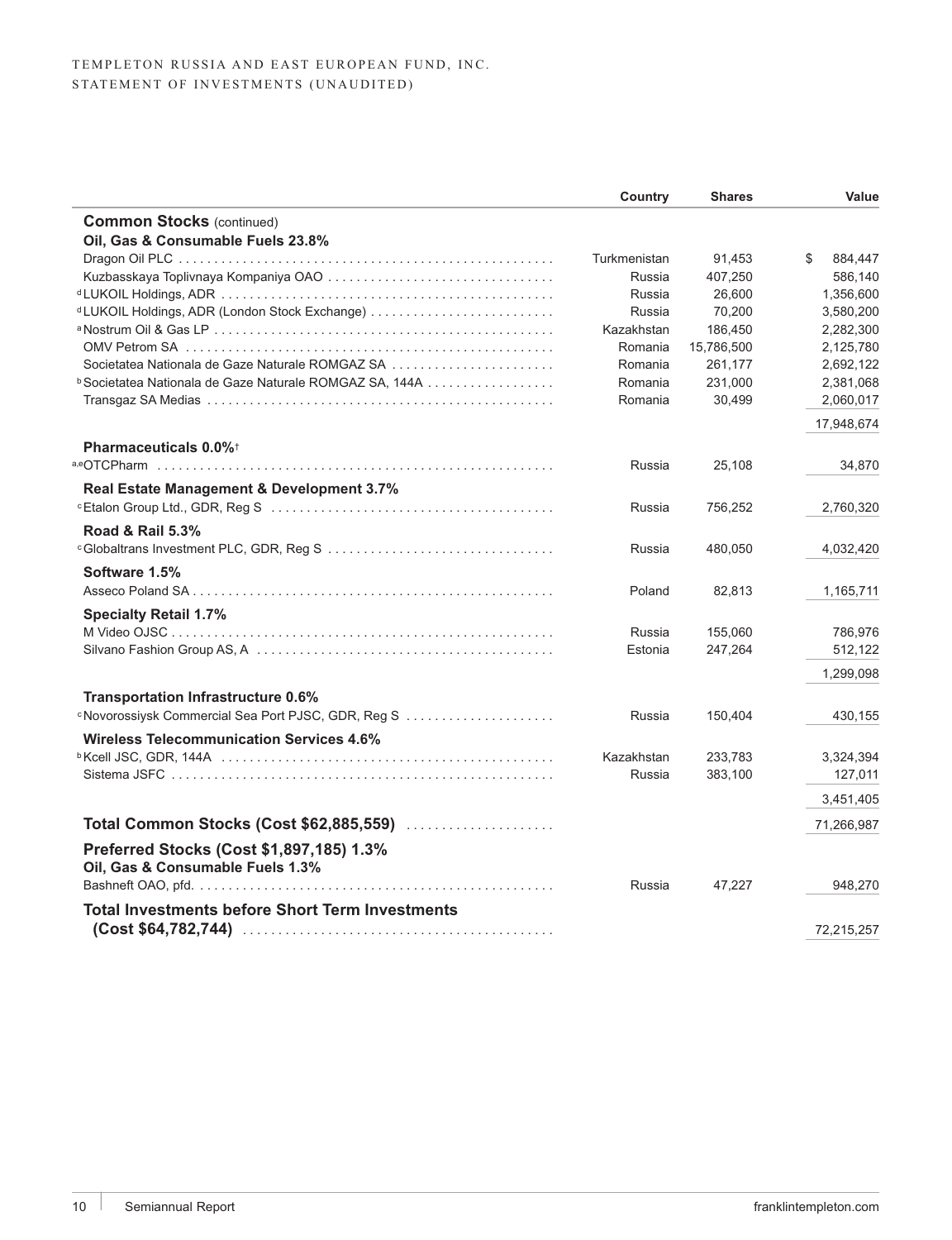#### TEMPLETON RUSSIA AND EAST EUROPEAN FUND, INC. STATEMENT OF INVESTMENTS (UNAUDITED)

|                                                           | Country       | <b>Shares</b> | Value        |
|-----------------------------------------------------------|---------------|---------------|--------------|
| Short Term Investments (Cost \$2,758,563) 3.6%            |               |               |              |
| <b>Money Market Funds 3.6%</b>                            |               |               |              |
| a, f Institutional Fiduciary Trust Money Market Portfolio | United States | 2.758.563     | \$2,758,563  |
| Total Investments (Cost \$67,541,307) 99.3%               |               |               | 74.973.820   |
|                                                           |               |               | 497,864      |
| <b>Net Assets 100.0%</b>                                  |               |               | \$75,471,684 |

See Abbreviations on page 20.

†Rounds to less than 0.1% of net assets.

aNon-income producing.

**bSecurity was purchased pursuant to Rule 144A under the Securities Act of 1933 and may be sold in transactions exempt from registration only to qualified institutional buyers** or in a public offering registered under the Securities Act of 1933. These securities have been deemed liquid under guidelines approved by the Fund's Board of Directors. At September 30, 2014, the aggregate value of these securities was \$8,204,384, representing 10.87% of net assets.

cSecurity was purchased pursuant to Regulation S under the Securities Act of 1933, which exempts from registration securities offered and sold outside of the United States. Such a security cannot be sold in the United States without either an effective registration statement filed pursuant to the Securities Act of 1933, or pursuant to an exemption from registration. These securities have been deemed liquid under guidelines approved by the Fund's Board of Directors. At September 30, 2014, the aggregate value of these securities was \$16,369,300, representing 21.69% of net assets.

dAt September 30, 2014, pursuant to the Fund's policies and the requirements of applicable securities law, the Fund may be restricted from trading this security for a limited or extended period of time.

eSecurity has been deemed illiquid because it may not be able to be sold within seven days.

f See Note 3(c) regarding investments in Institutional Fiduciary Trust Money Market Portfolio.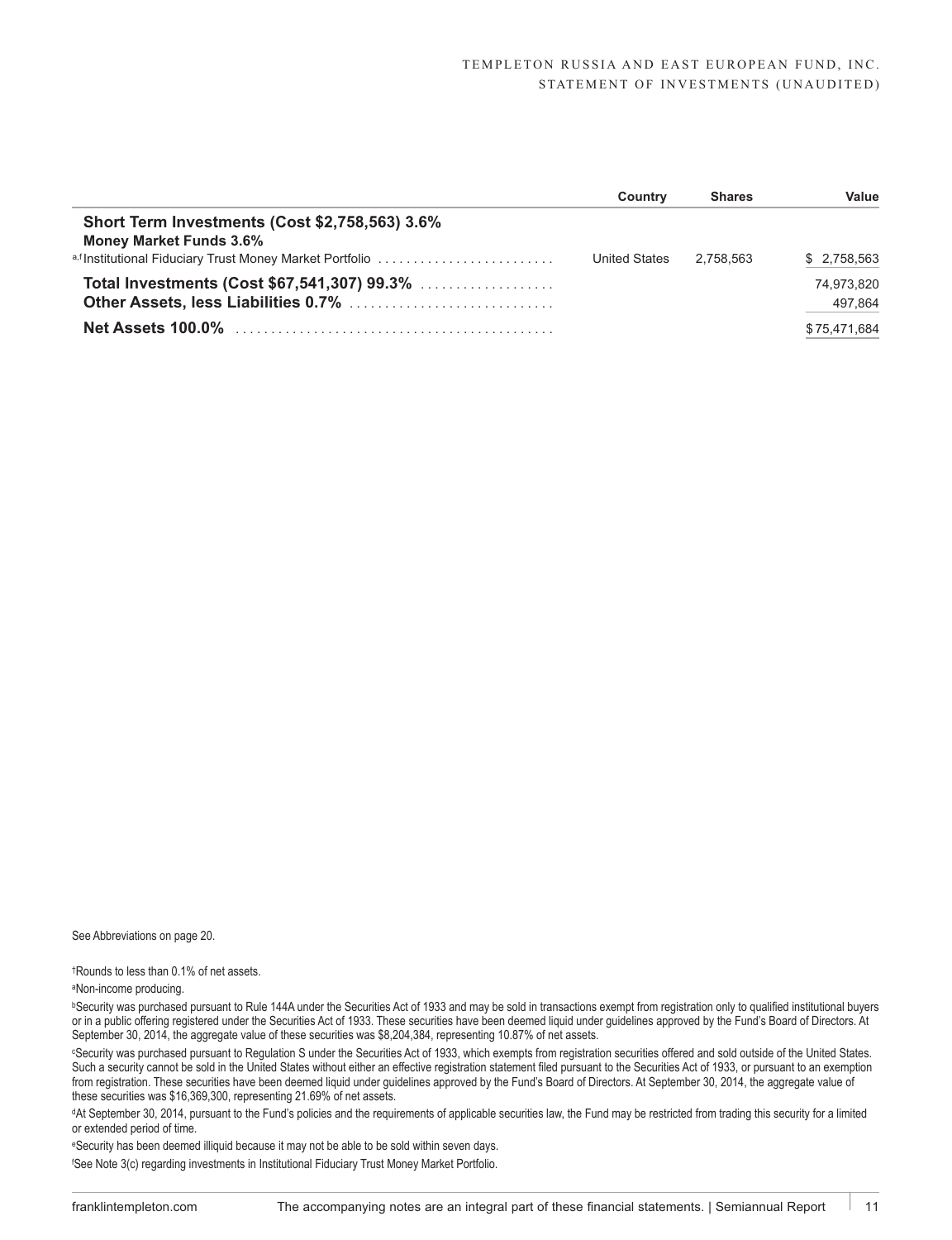# **Financial Statements**

## **Statement of Assets and Liabilities**

September 30, 2014 (unaudited)

| Assets:                                                                                                                                                                                                                        |                |
|--------------------------------------------------------------------------------------------------------------------------------------------------------------------------------------------------------------------------------|----------------|
| Investments in securities:                                                                                                                                                                                                     |                |
| Cost - Unaffiliated issuers with a contract the contract of the cost of the cost of the cost - Unaffiliated issuers with contract the cost of the cost of the cost of the cost of the cost of the cost of the cost of the cost | \$64,782,744   |
|                                                                                                                                                                                                                                | 2,758,563      |
|                                                                                                                                                                                                                                | \$67,541,307   |
| Value - Unaffiliated issuers (all contained all contained and contained all contained assumption of the state of the state of the state of the state of the state of the state of the state of the state of the state of the s | \$72,215,257   |
|                                                                                                                                                                                                                                | 2,758,563      |
|                                                                                                                                                                                                                                | 74,973,820     |
| Receivables:                                                                                                                                                                                                                   |                |
|                                                                                                                                                                                                                                | 583,126        |
|                                                                                                                                                                                                                                | 194,454        |
|                                                                                                                                                                                                                                | 54,559         |
|                                                                                                                                                                                                                                | 75,805,959     |
| Liabilities:                                                                                                                                                                                                                   |                |
| Payables:                                                                                                                                                                                                                      |                |
|                                                                                                                                                                                                                                | 178,814        |
| Management fees recommendational control of the Management Control of the Management fees recommendation of the                                                                                                                | 86,309         |
|                                                                                                                                                                                                                                | 332            |
|                                                                                                                                                                                                                                | 43,500         |
|                                                                                                                                                                                                                                | 25,320         |
|                                                                                                                                                                                                                                | 334,275        |
|                                                                                                                                                                                                                                | \$75,471,684   |
| Net assets consist of:                                                                                                                                                                                                         |                |
|                                                                                                                                                                                                                                | \$76,913,303   |
|                                                                                                                                                                                                                                | 3,794,983      |
|                                                                                                                                                                                                                                | 7,388,728      |
|                                                                                                                                                                                                                                | (12, 625, 330) |
|                                                                                                                                                                                                                                | \$75,471,684   |
|                                                                                                                                                                                                                                | 5,266,842      |
| Net asset value per share encourance in the contract of the state of the state of the state of the state of the                                                                                                                | \$14.33        |
|                                                                                                                                                                                                                                |                |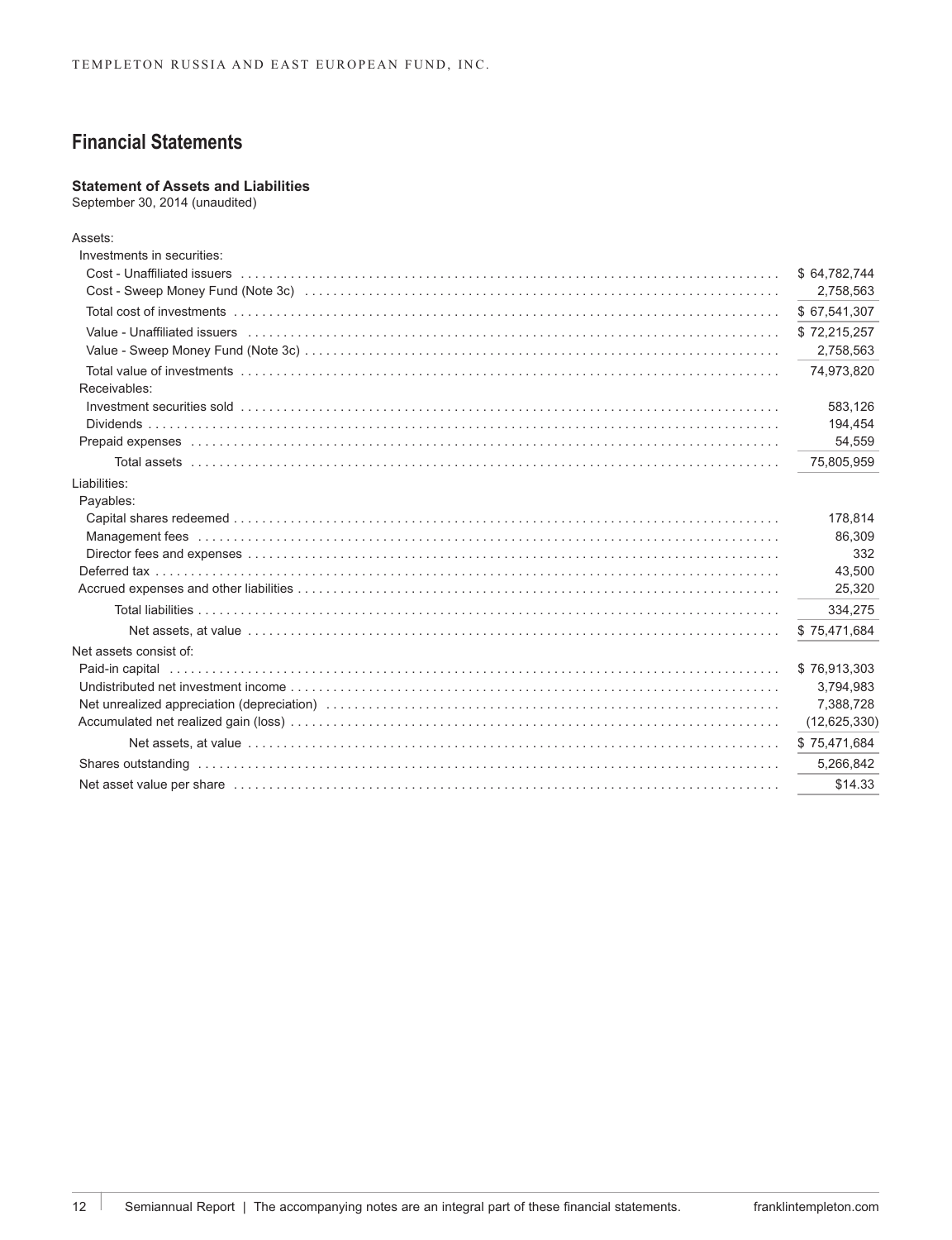#### **Statement of Operations**

for the six months ended September 30, 2014 (unaudited)

| Investment income:                                                                                                                                                                                                             |               |
|--------------------------------------------------------------------------------------------------------------------------------------------------------------------------------------------------------------------------------|---------------|
|                                                                                                                                                                                                                                | \$3,042,612   |
|                                                                                                                                                                                                                                | 1,198         |
|                                                                                                                                                                                                                                | 3,043,810     |
| Expenses:                                                                                                                                                                                                                      |               |
|                                                                                                                                                                                                                                | 544,159       |
|                                                                                                                                                                                                                                | 14,939        |
|                                                                                                                                                                                                                                | 34,717        |
|                                                                                                                                                                                                                                | 11,429        |
| Registration and filing fees with the content of the content of the content of the content of the content of the content of the content of the content of the content of the content of the content of the content of the cont | 10,558        |
|                                                                                                                                                                                                                                | 37,534        |
|                                                                                                                                                                                                                                | 2,010         |
|                                                                                                                                                                                                                                | 7,576         |
| Total expenses international control to the control of the control of the control of the control of the control of the control of the control of the control of the control of the control of the control of the control of th | 662,922       |
|                                                                                                                                                                                                                                | (794)         |
|                                                                                                                                                                                                                                | 662,128       |
|                                                                                                                                                                                                                                | 2,381,682     |
| Realized and unrealized gains (losses):                                                                                                                                                                                        |               |
| Net realized gain (loss) from:                                                                                                                                                                                                 |               |
|                                                                                                                                                                                                                                | 646.794       |
|                                                                                                                                                                                                                                | (34, 213)     |
|                                                                                                                                                                                                                                | 612,581       |
| Net change in unrealized appreciation (depreciation) on:                                                                                                                                                                       |               |
|                                                                                                                                                                                                                                | (5,411,024)   |
|                                                                                                                                                                                                                                | 16,075        |
|                                                                                                                                                                                                                                | (43,500)      |
|                                                                                                                                                                                                                                | (5,438,449)   |
|                                                                                                                                                                                                                                | (4,825,868)   |
|                                                                                                                                                                                                                                | \$(2,444,186) |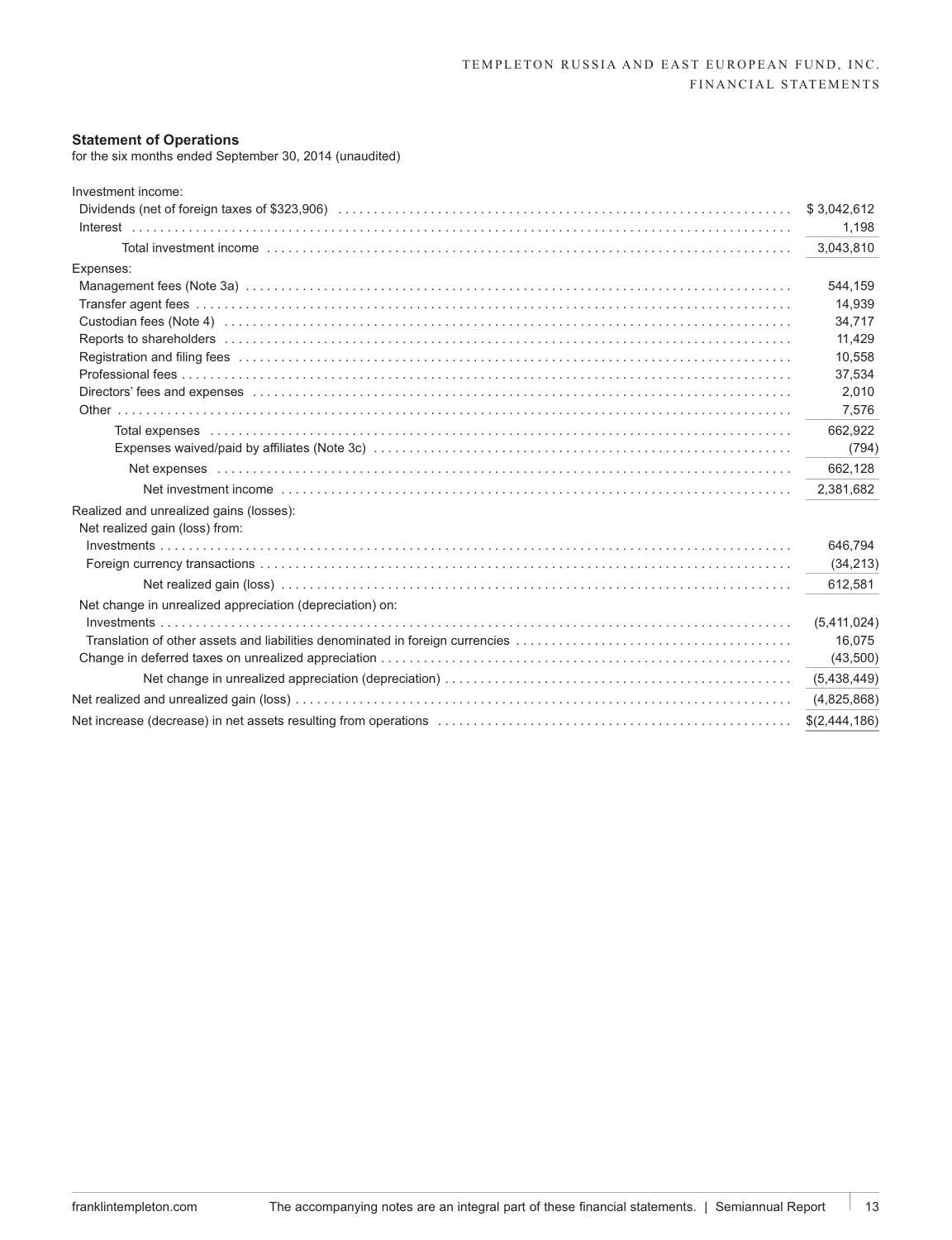# **Statements of Changes in Net Assets**

|                                                                                                  | <b>Six Months Ended</b><br><b>September 30, 2014</b><br>(unaudited) | <b>Year Ended</b><br>March 31, 2014 |
|--------------------------------------------------------------------------------------------------|---------------------------------------------------------------------|-------------------------------------|
| Increase (decrease) in net assets:                                                               |                                                                     |                                     |
| Operations:                                                                                      |                                                                     |                                     |
|                                                                                                  | \$2,381,682                                                         | 1,626,097<br>S.                     |
| Net realized gain (loss) from investments and foreign currency transactions                      | 612,581                                                             | (11, 556, 425)                      |
| Net change in unrealized appreciation (depreciation) on investments, translation of other assets |                                                                     |                                     |
| and liabilities denominated in foreign currencies and deferred taxes                             | (5,438,449)                                                         | 2,467,874                           |
| Net increase (decrease) in net assets resulting from operations                                  | (2,444,186)                                                         | (7,462,454)                         |
| Distributions to shareholders from:                                                              |                                                                     |                                     |
|                                                                                                  |                                                                     | (1,041,308)                         |
| Capital share transactions – Repurchase of Shares: (Note 2)                                      | (3,089,894)                                                         | (2,725,027)                         |
|                                                                                                  | (5,534,080)                                                         | (11, 228, 789)                      |
| Net assets:                                                                                      |                                                                     |                                     |
|                                                                                                  | 81,005,764                                                          | 92,234,553                          |
| End of period                                                                                    | \$75,471,684                                                        | \$ 81,005,764                       |
| Undistributed net investment income included in net assets:                                      |                                                                     |                                     |
| End of period                                                                                    | \$3,794,983                                                         | 1,413,301<br>S.                     |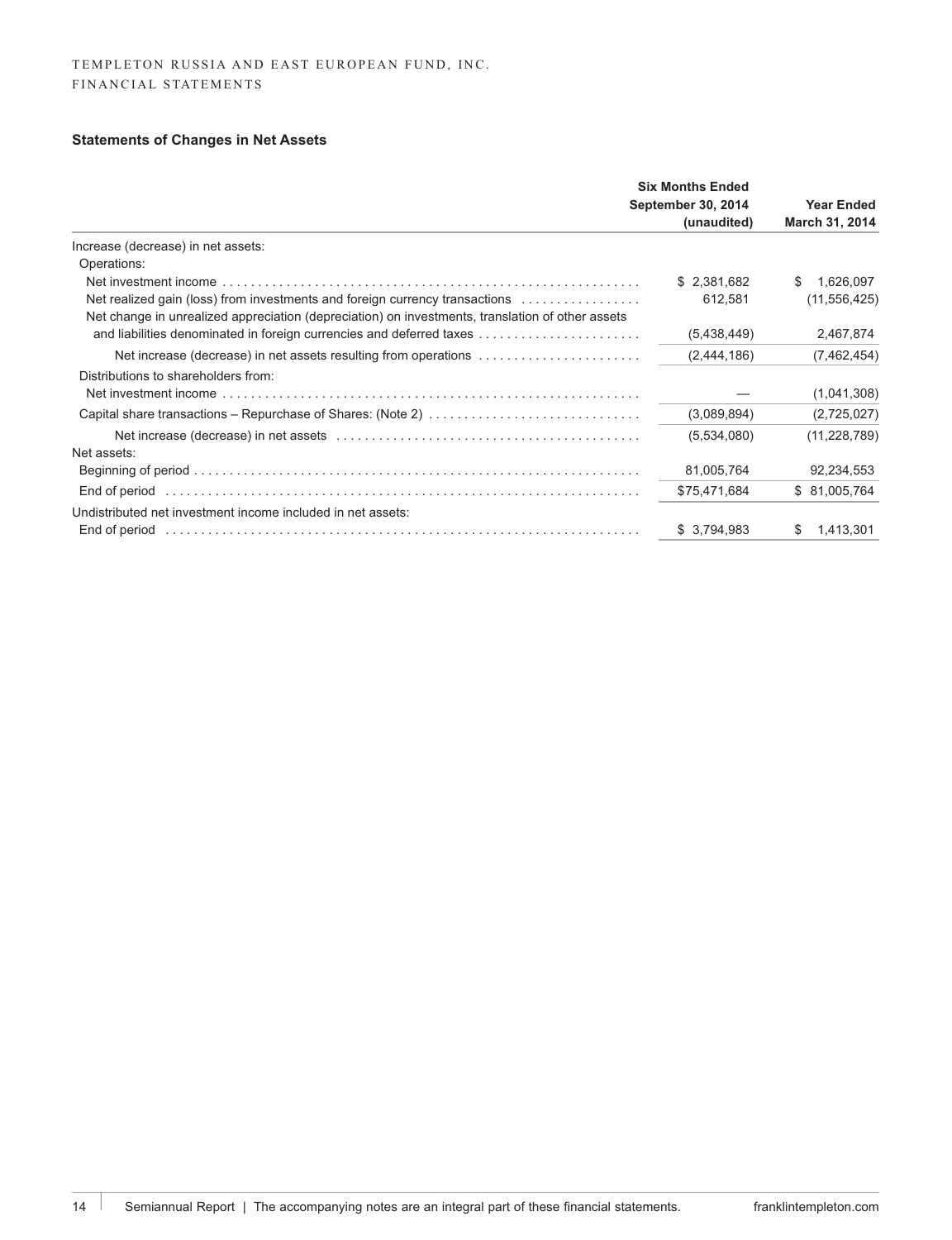# **Notes to Financial Statements (unaudited)**

## **1. Organization and Significant Accounting Policies**

Templeton Russia and East European Fund, Inc. (Fund) is registered under the Investment Company Act of 1940, as amended, (1940 Act) as a closed-end management investment company and applies the specialized accounting and reporting guidance in U.S. Generally Accepted Accounting Principles (U.S. GAAP).

The following summarizes the Fund's significant accounting policies.

#### **a. Financial Instrument Valuation**

The Fund's investments in financial instruments are carried at fair value daily. Fair value is the price that would be received to sell an asset or paid to transfer a liability in an orderly transaction between market participants on the measurement date. The Fund calculates the net asset value (NAV) per share at the close of the New York Stock Exchange (NYSE), generally at 4 p.m. Eastern time (NYSE close) on each day the NYSE is open for trading. Under compliance policies and procedures approved by the Fund's Board of Directors (the Board), the Fund's administrator has responsibility for oversight of valuation, including leading the cross-functional Valuation and Liquidity Oversight Committee (VLOC). The VLOC provides administration and oversight of the Fund's valuation policies and procedures, which are approved annually by the Board. Among other things, these procedures allow the Fund to utilize independent pricing services, quotations from securities and financial instrument dealers, and other market sources to determine fair value.

Equity securities listed on an exchange or on the NASDAQ National Market System are valued at the last quoted sale price or the official closing price of the day, respectively. Foreign equity securities are valued as of the close of trading on the foreign stock exchange on which the security is primarily traded or as of the NYSE close, whichever is earlier. The value is then converted into its U.S. dollar equivalent at the foreign exchange rate in effect at the NYSE close on the day that the value of the security is determined. Over-the-counter (OTC) securities are valued within the range of the most recent quoted bid and ask prices. Securities that trade in multiple markets or on multiple exchanges are valued according to the broadest and most representative market. Certain equity securities are valued based upon fundamental characteristics or relationships to similar securities. Investments in open-end mutual funds are valued at the closing net asset value.

The Fund has procedures to determine the fair value of financial instruments for which market prices are not reliable or readily available. Under these procedures, the VLOC convenes on a regular basis to review such financial instruments and considers a number of factors, including significant unobservable valuation inputs, when arriving at fair value. The VLOC primarily employs a market-based approach which may use related or comparable assets or liabilities, recent transactions, market multiples, book values, and other relevant information for the investment to determine the fair value of the investment. An income-based valuation approach may also be used in which the anticipated future cash flows of the investment are discounted to calculate fair value. Discounts may also be applied due to the nature or duration of any restrictions on the disposition of the investments. Due to the inherent uncertainty of valuations of such investments, the fair values may differ significantly from the values that would have been used had an active market existed. The VLOC employs various methods for calibrating these valuation approaches including a regular review of key inputs and assumptions, transactional back-testing or disposition analysis, and reviews of any related market activity.

Trading in securities on foreign securities stock exchanges and OTC markets may be completed before the daily NYSE close. In addition, trading in certain foreign markets may not take place on every NYSE business day. Occasionally, events occur between the time at which trading in a foreign security is completed and the close of the NYSE that might call into question the reliability of the value of a portfolio security held by the Fund. As a result, differences may arise between the value of the Fund's portfolio securities as determined at the foreign market close and the latest indications of value at the close of the NYSE. In order to minimize the potential for these differences, the VLOC monitors price movements following the close of trading in foreign stock markets through a series of country specific market proxies (such as baskets of American Depositary Receipts, futures contracts and exchange traded funds). These price movements are measured against established trigger thresholds for each specific market proxy to assist in determining if an event has occurred that may call into question the reliability of the values of the foreign securities held by the Fund. If such an event occurs, the securities may be valued using fair value procedures, which may include the use of independent pricing services.

Also, when the last day of the reporting period is a non-business day, certain foreign markets may be open on those days that the NYSE is closed, which could result in differences between the value of the Fund's portfolio securities on the last business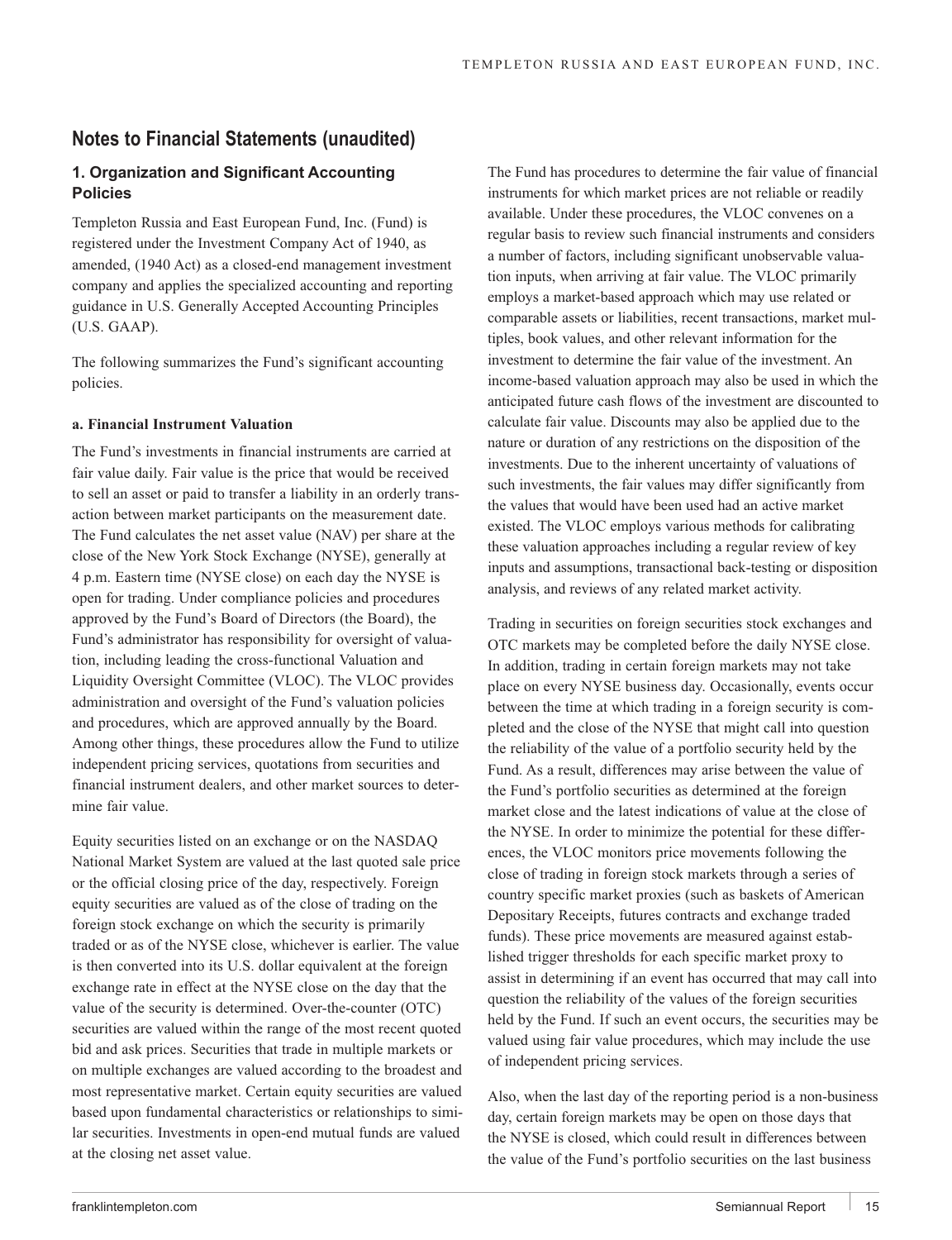## **1. Organization and Significant Accounting**

**Policies** (continued)

## **a. Financial Instrument Valuation** *(continued)*

day and the last calendar day of the reporting period. Any significant security valuation changes due to an open foreign market are adjusted and reflected by the Fund for financial reporting purposes.

## **b. Foreign Currency Translation**

Portfolio securities and other assets and liabilities denominated in foreign currencies are translated into U.S. dollars based on the exchange rate of such currencies against U.S. dollars on the date of valuation. The Fund may enter into foreign currency exchange contracts to facilitate transactions denominated in a foreign currency. Purchases and sales of securities, income and expense items denominated in foreign currencies are translated into U.S. dollars at the exchange rate in effect on the transaction date. Portfolio securities and assets and liabilities denominated in foreign currencies contain risks that those currencies will decline in value relative to the U.S. dollar. Occasionally, events may impact the availability or reliability of foreign exchange rates used to convert the U.S. dollar equivalent value. If such an event occurs, the foreign exchange rate will be valued at fair value using procedures established and approved by the Board.

The Fund does not separately report the effect of changes in foreign exchange rates from changes in market prices on securities held. Such changes are included in net realized and unrealized gain or loss from investments on the Statement of Operations.

Realized foreign exchange gains or losses arise from sales of foreign currencies, currency gains or losses realized between the trade and settlement dates on securities transactions and the difference between the recorded amounts of dividends, interest, and foreign withholding taxes and the U.S. dollar equivalent of the amounts actually received or paid. Net unrealized foreign exchange gains and losses arise from changes in foreign exchange rates on foreign denominated assets and liabilities other than investments in securities held at the end of the reporting period.

## **c. Income and Deferred Taxes**

It is the Fund's policy to qualify as a regulated investment company under the Internal Revenue Code. The Fund intends to distribute to shareholders substantially all of its taxable

income and net realized gains to relieve it from federal income and excise taxes. As a result, no provision for U.S. federal income taxes is required.

The Fund may be subject to foreign taxation related to income received, capital gains on the sale of securities and certain foreign currency transactions in the foreign jurisdictions in which it invests. Foreign taxes, if any, are recorded based on the tax regulations and rates that exist in the foreign markets in which the Fund invests. When a capital gain tax is determined to apply the Fund records an estimated deferred tax liability in an amount that would be payable if the securities were disposed of on the valuation date.

The Fund recognizes the tax benefits of uncertain tax positions only when the position is "more likely than not" to be sustained upon examination by the tax authorities based on the technical merits of the tax position. As of September 30, 2014, and for all open tax years, the Fund has determined that no liability for unrecognized tax benefits is required in the Fund's financial statements related to uncertain tax positions taken on a tax return (or expected to be taken on future tax returns). Open tax years are those that remain subject to examination and are based on each tax jurisdiction statute of limitation.

## **d. Security Transactions, Investment Income, Expenses and Distributions**

Security transactions are accounted for on trade date. Realized gains and losses on security transactions are determined on a specific identification basis. Interest income and estimated expenses are accrued daily. Dividend income is recorded on the ex-dividend date except that certain dividends from foreign securities are recognized as soon as the Fund is notified of the ex-dividend date. Distributions to shareholders are recorded on the ex-dividend date and are determined according to income tax regulations (tax basis). Distributable earnings determined on a tax basis may differ from earnings recorded in accordance with accounting principles generally accepted in the United States of America. These differences may be permanent or temporary. Permanent differences are reclassified among capital accounts to reflect their tax character. These reclassifications have no impact on net assets or the results of operations. Temporary differences are not reclassified, as they may reverse in subsequent periods.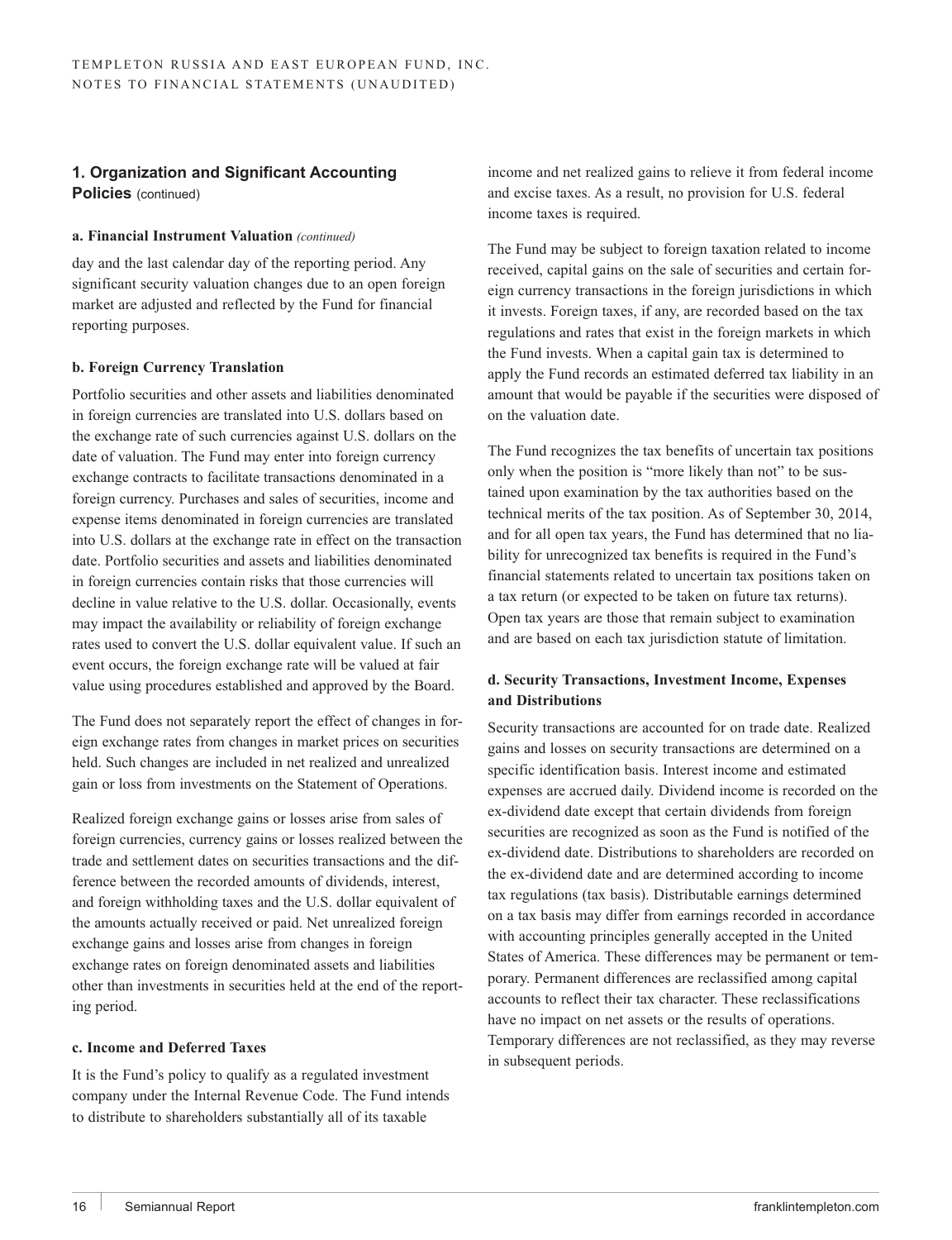## **e. Accounting Estimates**

The preparation of financial statements in accordance with U.S. GAAP requires management to make estimates and assumptions that affect the reported amounts of assets and liabilities at the date of the financial statements and the amounts of income and expenses during the reporting period. Actual results could differ from those estimates.

### **f. Guarantees and Indemnifications**

Under the Fund's organizational documents, its officers and directors are indemnified by the Fund against certain liabilities arising out of the performance of their duties to the Fund. Additionally, in the normal course of business, the Fund enters into contracts with service providers that contain general indemnification clauses. The Fund's maximum exposure under these arrangements is unknown as this would involve future claims that may be made against the Fund that have not yet occurred. Currently, the Fund expects the risk of loss to be remote.

## **2. Capital Stock**

At September 30, 2014, there were 100 million shares authorized (\$0.01 par value). During the periods ended September 30, 2014 and March 31, 2014 there were no shares issued; all reinvested distributions were satisfied with previously issued shares purchased in the open market.

The Board previously authorized an open-market share repurchase program pursuant to which the Fund may purchase, from time to time, Fund shares in open-market transactions, at the discretion of management. This authorization remains in effect. Since the inception of the program, the Fund had repurchased a total of 478,332 shares. Transactions in the Fund's shares for the periods ended September 30, 2014 and March 31, 2014, were as follows:

|                                                        | <b>Period Ended</b><br>September 30, 2014 |             | <b>Year Ended</b><br><b>March 31, 2014</b> |             |
|--------------------------------------------------------|-------------------------------------------|-------------|--------------------------------------------|-------------|
|                                                        | <b>Shares</b>                             | Amount      | <b>Shares</b>                              | Amount      |
| Shares repurchased                                     | 223.271                                   | \$3.089.894 | 192.061                                    | \$2.725.027 |
| Weighted average discount of market price to net asset |                                           | 10.37%      |                                            | 10.58%      |

## **3. Transactions with Affiliates**

Franklin Resources, Inc. is the holding company for various subsidiaries that together are referred to as Franklin Templeton Investments. Certain officers and directors of the Fund are also officers and/or directors of the following subsidiaries:

| Subsidiary                                     | <b>Affiliation</b>     |
|------------------------------------------------|------------------------|
| Templeton Asset Management Ltd. (TAML)         | Investment manager     |
| Franklin Templeton Services, LLC (FT Services) | Administrative manager |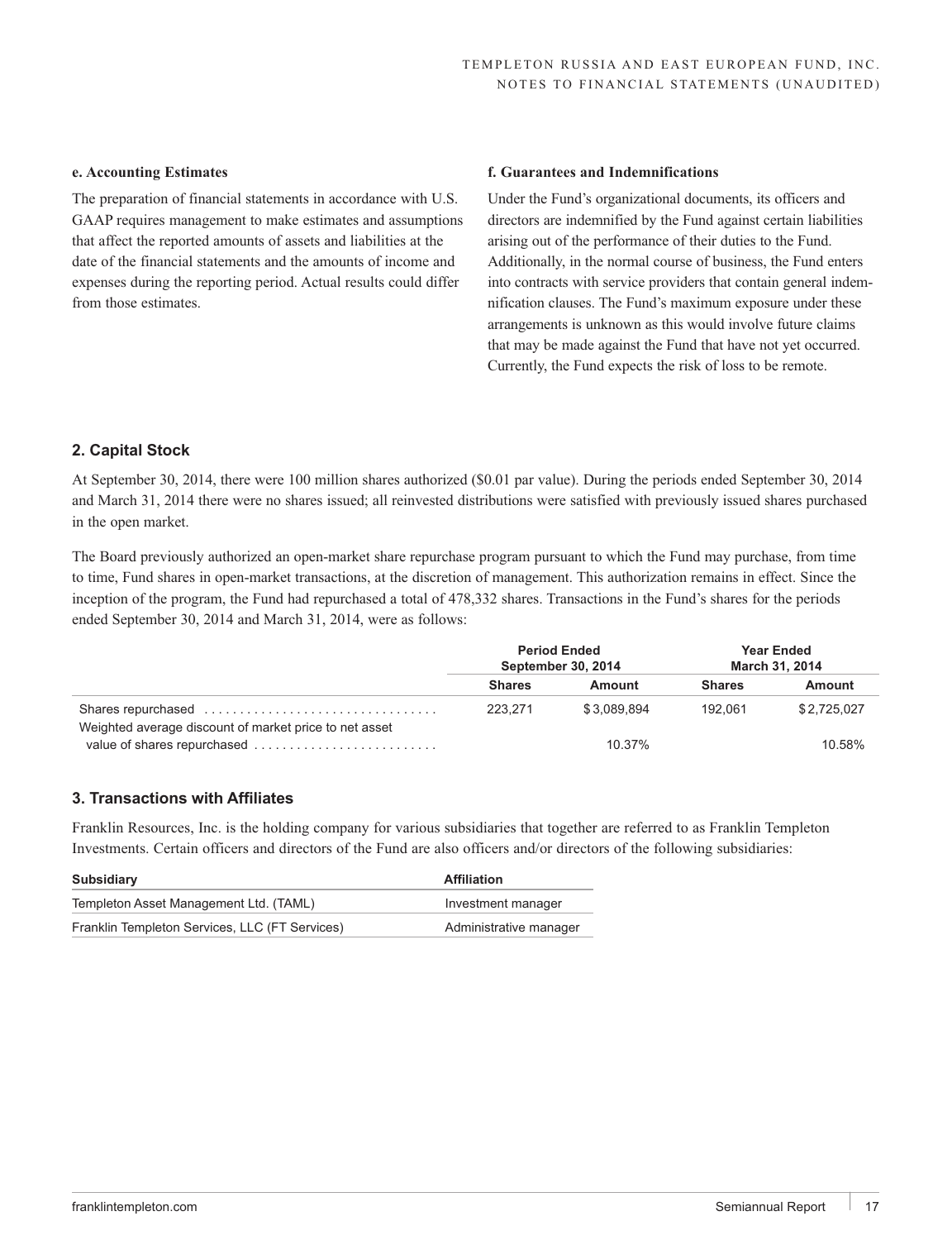## **3. Transactions with Affiliates** (continued)

#### **a. Management Fees**

The Fund pays an investment management fee to TAML based on the average weekly net assets of the Fund as follows:

| <b>Net Assets</b>                                   |
|-----------------------------------------------------|
| Up to and including \$1 billion                     |
| Over \$1 billion, up to and including \$5 billion   |
| Over \$5 billion, up to and including \$10 billion  |
| Over \$10 billion, up to and including \$15 billion |
| Over \$15 billion, up to and including \$20 billion |
| In excess of \$20 billion                           |
|                                                     |

#### **b. Administrative Fees**

Under an agreement with TAML, FT Services provides administrative services to the Fund. The fee is paid by TAML based on the Fund's average weekly net assets, and is not an additional expense of the Fund.

#### **c. Investments in Institutional Fiduciary Trust Money Market Portfolio**

The Fund invests in Institutional Fiduciary Trust Money Market Portfolio (Sweep Money Fund), an affiliated open-end management investment company. Management fees paid by the Fund are waived on assets invested in the Sweep Money Fund, as noted on the Statement of Operations, in an amount not to exceed the management and administrative fees paid directly or indirectly by the Sweep Money Fund.

## **4. Expense Offset Arrangement**

The Fund has entered into an arrangement with its custodian whereby credits realized as a result of uninvested cash balances are used to reduce a portion of the Fund's custodian expenses. During the period ended September 30, 2014, there were no credits earned.

### **5. Income Taxes**

For tax purposes, capital losses may be carried over to offset future capital gains, if any.

At March 31, 2014, capital loss carryforwards were as follows:

| Capital loss carryforwards: |  |
|-----------------------------|--|
|                             |  |
|                             |  |
|                             |  |

At September 30, 2014, the cost of investments and net unrealized appreciation (depreciation) for income tax purposes were as follows:

| Net unrealized appreciation (depreciation) \$ 7,513,149 |  |
|---------------------------------------------------------|--|

Differences between income and/or capital gains as determined on a book basis and a tax basis are primarily due to differing treatments of passive foreign investment company shares and corporate actions.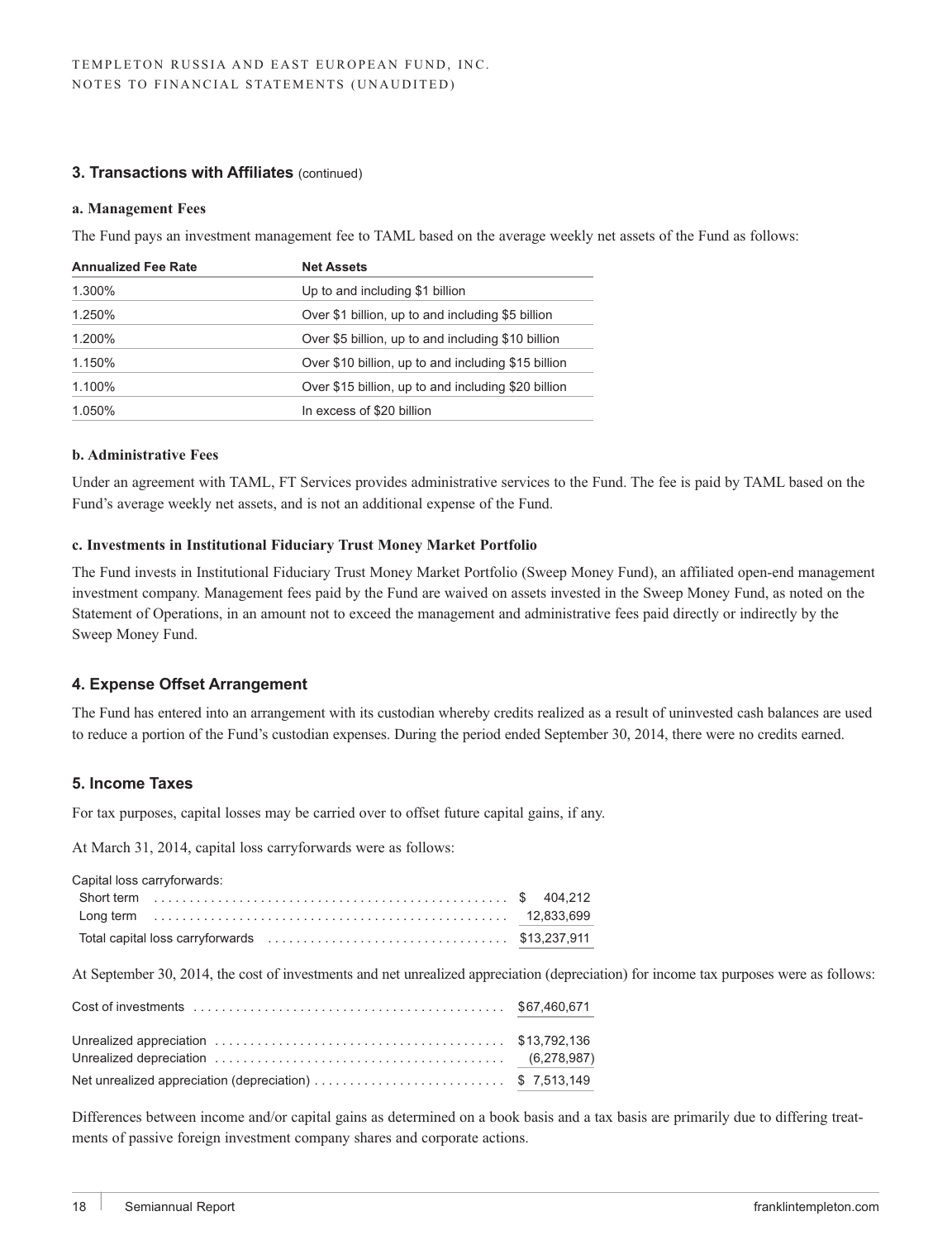## **6. Investment Transactions**

Purchases and sales of investments (excluding short term securities) for the period ended September 30, 2014, aggregated \$21,083,772 and \$16,645,567, respectively.

## **7. Concentration of Risk**

Investing in equity securities of Russian companies may include certain risks not typically associated with investing in countries with more developed securities markets, such as political, economic and legal uncertainties, delays in settling portfolio transactions and the risk of loss from Russia's underdeveloped systems of securities registration and transfer.

The United States and other nations have imposed and could impose additional sanctions on certain issuers in Russia due to regional conflicts. These sanctions could result in the devaluation of Russia's currency, a downgrade in Russian issuers' credit ratings, or a decline in the value and liquidity of Russian stocks or other securities. Such sanctions could also adversely affect Russia's economy, possibly forcing the economy into a recession. The Fund may be prohibited from investing in securities issued by companies subject to such sanctions. In addition, if the Fund holds the securities of an issuer that is subject to such sanctions, an immediate freeze of that issuer's securities could result, impairing the ability of the Fund to buy, sell, receive or deliver those securities. There is also the risk that countermeasures could be taken by Russia's government, which could involve the seizure of the Fund's assets. These risks could affect the value of the Fund's portfolio. While the Fund holds securities of certain companies recently impacted by the financial and energy sectorial sanctions, the restrictions do not impact the existing investments in those issuers. At September 30, 2014, the Fund had 53.8% of its net assets invested in Russia.

## **8. Fair Value Measurements**

The Fund follows a fair value hierarchy that distinguishes between market data obtained from independent sources (observable inputs) and the Fund's own market assumptions (unobservable inputs). These inputs are used in determining the value of the Fund's financial instruments and are summarized in the following fair value hierarchy:

- Level 1 quoted prices in active markets for identical financial instruments
- Level 2 other significant observable inputs (including quoted prices for similar financial instruments, interest rates, prepayment speed, credit risk, etc.)
- Level 3 significant unobservable inputs (including the Fund's own assumptions in determining the fair value of financial instruments)

The input levels are not necessarily an indication of the risk or liquidity associated with financial instruments at that level.

For movements between the levels within the fair value hierarchy, the Fund has adopted a policy of recognizing the transfers as of the date of the underlying event which caused the movement.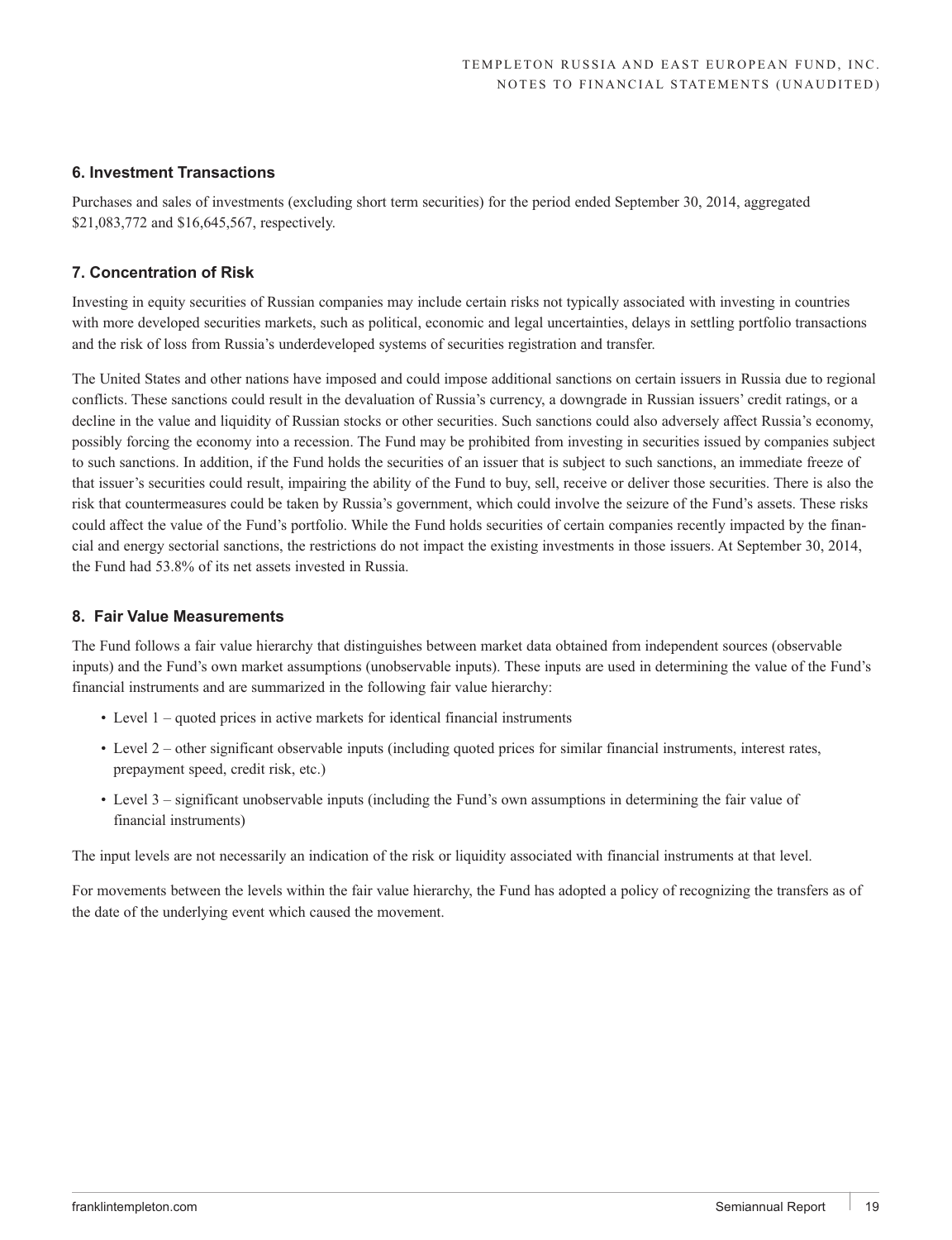### **8. Fair Value Measurements** (continued)

A summary of inputs used as of September 30, 2014, in valuing the Fund's assets carried at fair value, is as follows:

|                                       | Level 1      | Level 2     | Level 3  | Total        |
|---------------------------------------|--------------|-------------|----------|--------------|
| Assets:                               |              |             |          |              |
| Investments in Securities:            |              |             |          |              |
| Equity Investments: <sup>a</sup>      |              |             |          |              |
|                                       | \$8.204.295  | \$1.590.000 |          | \$9,794,295  |
| Oil, Gas & Consumable Fuels           | 17.540.344   | 1,356,600   |          | 18.896.944   |
| Pharmaceuticals                       |              |             | 34.870   | 34.870       |
| Other Equity Investments <sup>b</sup> | 43.489.148   |             |          | 43.489.148   |
| Short Term Investments                | 2,758,563    |             |          | 2,758,563    |
| Total Investments in Securities       | \$71.992.350 | \$2.946.600 | \$34,870 | \$74,973,820 |

alncludes common and preferred stocks.

**bFor detailed categories, see the accompanying Statement of Investments.** 

A reconciliation of assets in which Level 3 inputs are used in determining fair value is presented when there are significant Level 3 financial instruments at the end of the period.

## **9. New Accounting Pronouncements**

In June 2014, the Financial Accounting Standards Board issued Accounting Standards Update (ASU) No. 2014-11, Transfers and Servicing (Topic 860), Repurchase-to-Maturity Transactions, Repurchase Financings, and Disclosures. The ASU changes the accounting for certain repurchase agreements and expands disclosure requirements related to repurchase agreements, securities lending, repurchase-to-maturity and similar transactions. The ASU is effective for interim and annual reporting periods beginning after December 15, 2014. Management is currently evaluating the impact, if any, of applying this provision.

## **10. Subsequent Events**

The Fund has evaluated subsequent events through the issuance of the financial statements and determined that no events have occurred that require disclosure.

#### **Abbreviations**

#### **Selected Portfolio**

**ADR** American Depositary Receipt **GDR** Global Depositary Receipt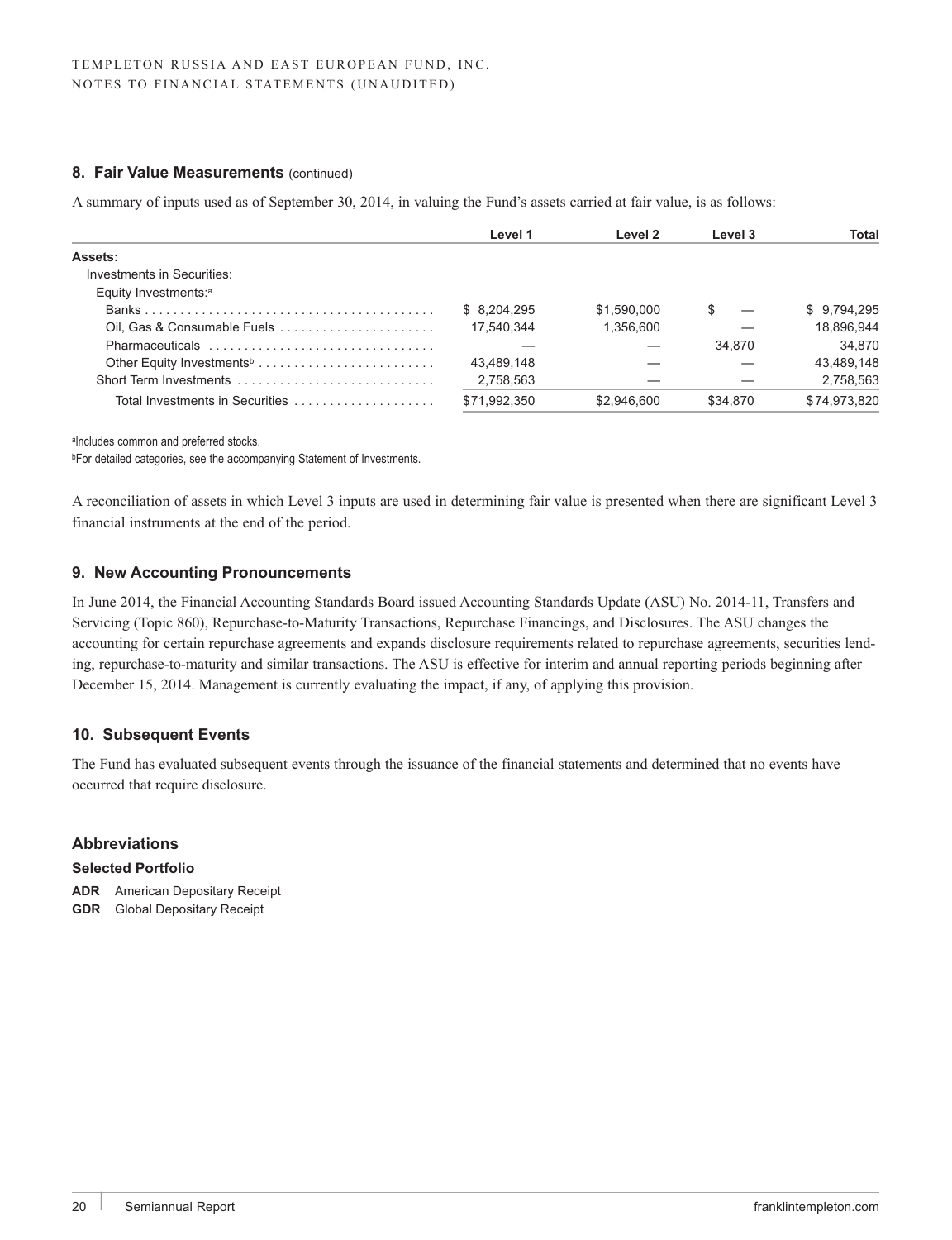# Annual Meeting of Shareholders, August 25, 2014 (unaudited)

The Annual Meeting of Shareholders of the Fund was held at the Fund's offices, 300 S.E. 2nd Street, Fort Lauderdale, Florida, on August 25, 2014. The purpose of the meeting was to elect four Directors of the Fund and to ratify the selection of PricewaterhouseCoopers LLP as the independent registered public accounting firm for the Fund for the fiscal year ending March 31, 2015. At the meeting, the following persons were elected by the shareholders to serve as Directors of the Fund: Harris J. Ashton, J. Michael Luttig, Larry D. Thompson and Constantine D. Tseretopoulos.\* Shareholders also ratified the selection of PricewaterhouseCoopers LLP as the independent registered public accounting firm for the Fund for the fiscal year ending March 31, 2015. No other business was transacted at the meeting.

The results of the voting at the Annual Meeting are as follows:

1. The election of four Directors:

| <b>Term Expiring 2017</b>                | For       | $%$ of<br>Outstanding<br><b>Shares</b> | % of Shares<br><b>Present and</b><br>Votina | Withheld  | $%$ of<br>Outstanding<br><b>Shares</b> | % of Shares<br><b>Present and</b><br>Voting |
|------------------------------------------|-----------|----------------------------------------|---------------------------------------------|-----------|----------------------------------------|---------------------------------------------|
| Harris J. Ashton $\ldots \ldots \ldots$  | 3.122.816 | 58.18%                                 | 75.59%                                      | 1.008.222 | 18.79%                                 | 24.41%                                      |
| J. Michael Luttig                        | 3.126.229 | 58.25%                                 | 75.68%                                      | 1.004.809 | 18.72%                                 | 24.32%                                      |
| Larry D. Thompson $\ldots \ldots \ldots$ | 3.129.376 | 58.31%                                 | 75.75%                                      | 1.001.662 | 18.66%                                 | 24.25%                                      |
| Constantine D. Tseretopoulos             | 3.124.210 | 58.21%                                 | 75.63%                                      | 1.006.828 | 18.76%                                 | 24.37%                                      |

There were approximately 77,454 broker non-votes received with respect to this item.

2. The ratification of the selection of PricewaterhouseCoopers LLP as the independent registered public accounting firm for the Fund for the fiscal year ending March 31, 2015:

|       | <b>Shares</b><br><b>Voted</b> | $%$ of<br>Outstanding<br><b>Shares</b> | % of Shares<br><b>Present and</b><br>Voting |
|-------|-------------------------------|----------------------------------------|---------------------------------------------|
|       | 4,171,458                     | 77.72%                                 | 99.12%                                      |
|       | 21.827                        | 0.41%                                  | 0.52%                                       |
|       | 15.207                        | 0.28%                                  | 0.36%                                       |
| Total | 4.208.492                     | 78.41%                                 | 100.00%                                     |

\* Ann Torre Bates, Frank J. Crothers, Edith E. Holiday, Gregory E. Johnson, Rupert H. Johnson, Jr., David W. Niemiec, Frank A. Olson and Robert E. Wade are Directors of the Fund who are currently serving and whose terms of office continued after the Annual Meeting of Shareholders.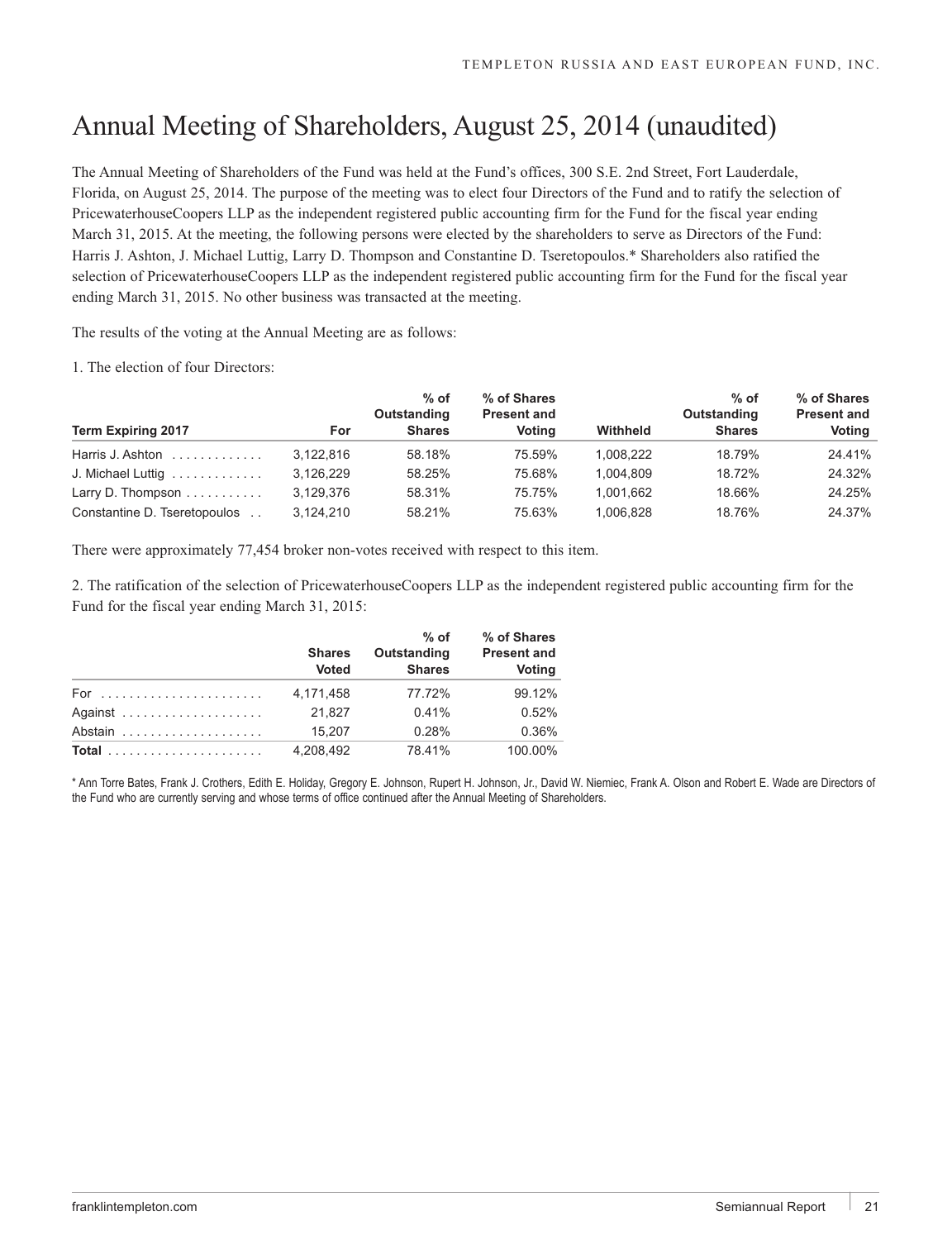# Dividend Reinvestment and Cash Purchase Plan

The Fund offers a Dividend Reinvestment and Cash Purchase Plan (the "Plan") with the following features:

If shares of the Fund are held in the shareholder's name, the shareholder will automatically be a participant in the Plan unless he elects to withdraw. If the shares are registered in the name of a broker-dealer or other nominee (i.e., in "street name"), the brokerdealer or nominee will elect to participate in the Plan on the shareholder's behalf unless the shareholder instructs them otherwise, or unless the reinvestment service is not provided by the broker-dealer or nominee.

Participants should contact Computershare Shareowner Services, LLC, P.O. Box 30170, College Station, TX, 77842-3170, to receive the Plan brochure.

To receive dividends or distributions in cash, the shareholder must notify Computershare Trust Company, N.A. (formerly, The Bank of New York Mellon) (the "Plan Administrator") at the address above or the institution in whose name the shares are held. The Plan Administrator must receive written notice ten business days before the record date for the distribution.

Whenever the Fund declares dividends in either cash or common stock of the Fund, if the market price is equal to or exceeds net asset value at the valuation date, the participant will receive the dividends entirely in new shares at a price equal to the net asset value, but not less than 95% of the then current market price of the Fund's shares. If the market price is lower than net asset value or if dividends and/or capital gains distributions are payable only in cash, the participant will receive shares purchased on the New York Stock Exchange or otherwise on the open market.

A participant has the option of submitting additional cash payments to the Plan Administrator, in any amounts of at least \$100 each, up to a maximum of \$5,000 per month, for the purchase of Fund shares for his or her account. These payments can be made by check payable to Computershare Trust Company, N.A. and sent to Computershare Shareowner Services, LLC, P.O. Box 30170, College Station, TX, 77842-3170, Attention: Templeton Russia and East European Fund, Inc. The Plan Administrator will apply such payments (less a \$5.00 service charge and less a pro rata share of trading fees) to purchases of Fund shares on the open market.

The automatic reinvestment of dividends and/or capital gains does not relieve the participant of any income tax that may be payable on dividends or distributions.

Whenever shares are purchased on the New York Stock Exchange or otherwise on the open market, each participant will pay a pro rata portion of trading fees. Trading fees will be deducted from amounts to be invested. The Plan Administrator's fee for a sale of shares through the Plan is \$15.00 per transaction plus a \$0.12 per share trading fee.

The participant may withdraw from the Plan without penalty at any time by written notice to the Plan Administrator sent to Computershare Shareowner Services, LLC, P.O. Box 30170, College Station, TX, 77842-3170. Upon withdrawal, the participant will receive, without charge, share certificates issued in the participant's name for all full shares held by the Plan Administrator; or, if the participant wishes, the Plan Administrator will sell the participant's shares and send the proceeds to the participant, less a service charge of \$15.00 and less trading fees of \$0.12 per share. The Plan Administrator will convert any fractional shares held at the time of withdrawal to cash at current market price and send a check to the participant for the net proceeds.

## **Direct Deposit Service for Registered Shareholders**

Cash distributions can now be electronically credited to a checking or savings account at any financial institution that participates in the Automated Clearing House ("ACH") system. The Direct Deposit service is provided for registered shareholders at no charge. To enroll in the service, access your account online by going to www.computershare.com/investor or dial (800) 416-5585 (toll free) and follow the instructions. Direct Deposit will begin with the next scheduled distribution payment date following enrollment in the service.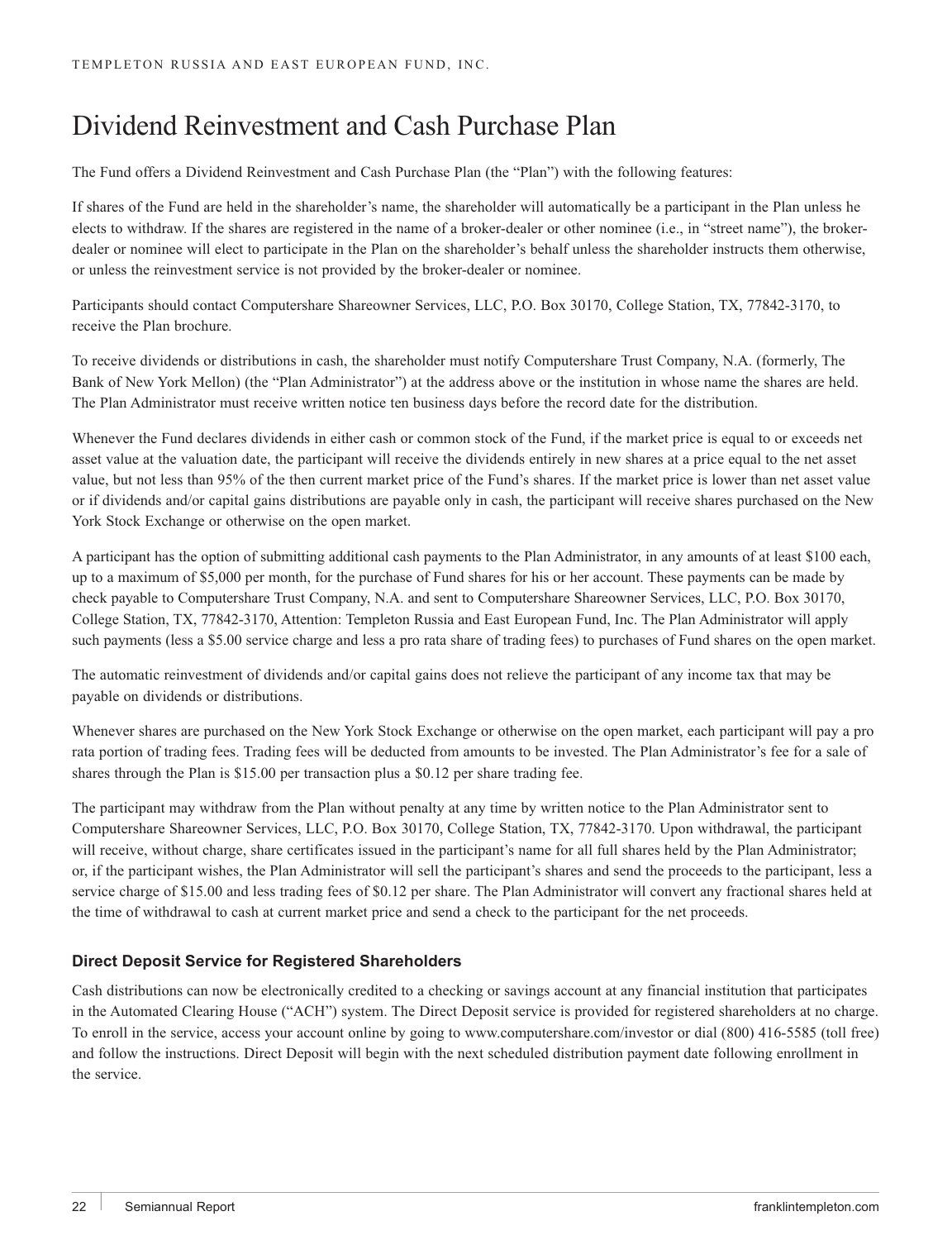## **Transfer Agent**

Computershare Shareowner Services, LLC P.O. Box 30170 College Station, TX 77842-3170

Overnight Address: 211 Quality Circle, Suite 210 College Station, TX 77845

(800) 416-5585 www.computershare.com/investor

## **Direct Registration**

If you are a registered shareholder of the Fund, purchases of shares of the Fund can be electronically credited to your Fund account at Computershare Shareowner Services, LLC through Direct Registration. This service provides shareholders with a convenient way to keep track of shares through book entry transactions, electronically move book-entry shares between broker-dealers, transfer agents and DRS eligible issuers, and eliminate the possibility of lost certificates. For additional information, please contact Computershare Shareowner Services, LLC at (800) 416-5585.

### **Shareholder Information**

Shares of Templeton Russia and East European Fund, Inc. are traded on the New York Stock Exchange under the symbol "TRF." Information about the net asset value and the market price is published each Monday in the *Wall Street Journal*, weekly in *Barron's* and each Saturday in The New York Times and other newspapers. Daily market prices for the Fund's shares are published in "New York Stock Exchange Composite Transactions" section of newspapers.

For current information about distributions and shareholder accounts, call (800) 416-5585. Registered shareholders can now access their Fund account on-line with the *Investor ServiceDirect™* website. For information go to Computershare Shareowner Services, LLC's website at www.computershare.com/investor and follow the instructions.

The daily closing net asset value as of the previous business day may be obtained when available by calling Franklin Templeton Fund Information after 7 a.m. Pacific time any business day at (800) DIAL BEN/342-5236. The Fund's net asset value and dividends are also listed on the NASDAQ Stock Market, Inc.'s Mutual Fund Quotation Service ("NASDAQ MFQS").

Shareholders not receiving copies of the reports to shareholders because their shares are registered in the name of a broker or a custodian can request that they be added to the Fund's mailing list by writing Templeton Russia and East European Fund, Inc., 100 Fountain Parkway, P.O. Box 33030, St. Petersburg, FL, 33733-8030.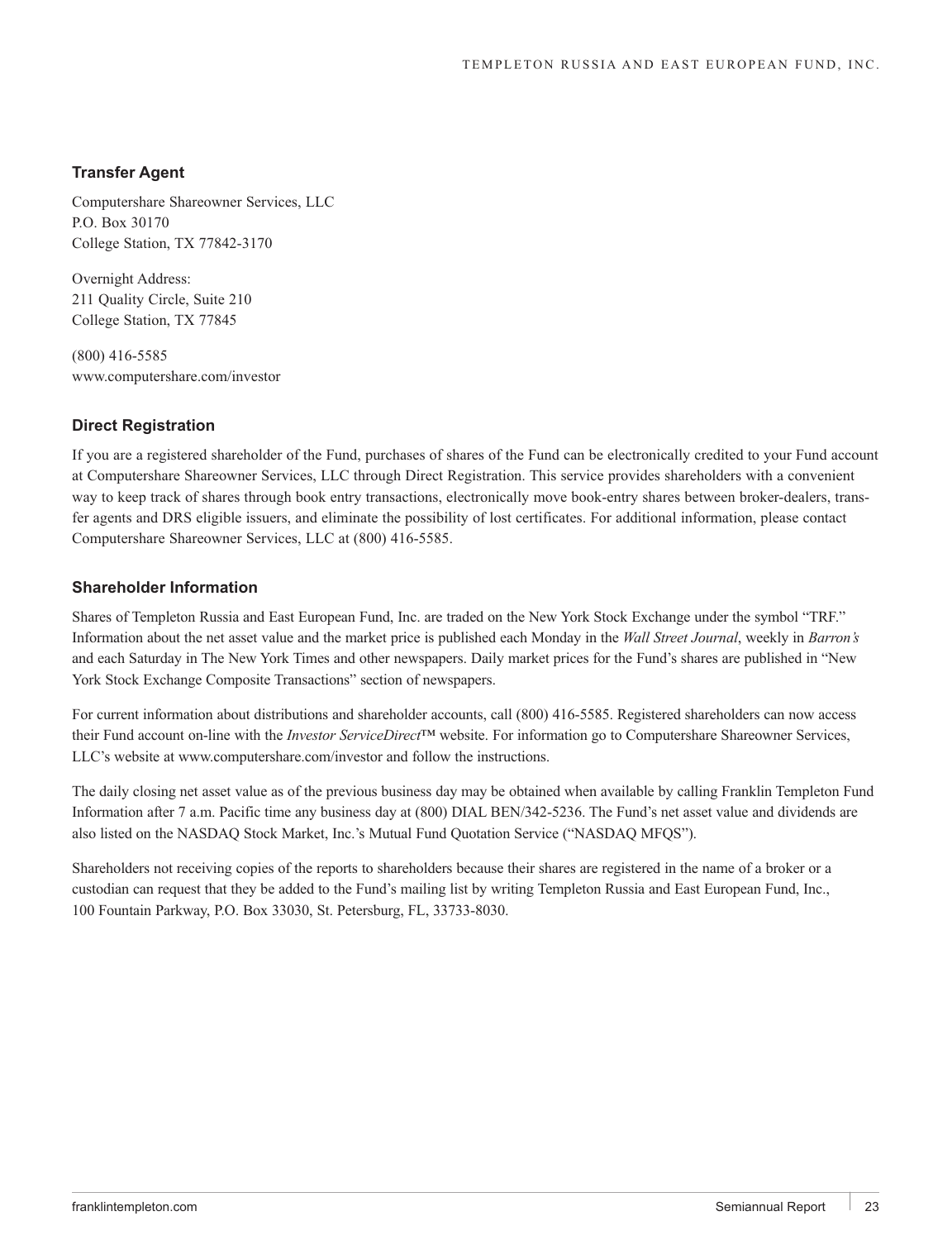# Shareholder Information

# **Proxy Voting Policies and Procedures**

The Fund's investment manager has established Proxy Voting Policies and Procedures (Policies) that the Fund uses to determine how to vote proxies relating to portfolio securities. Shareholders may view the Fund's complete Policies online at franklintempleton.com. Alternatively, shareholders may request copies of the Policies free of charge by calling the Proxy Group collect at (954) 527-7678 or by sending a written request to: Franklin Templeton Companies, LLC, 300 S.E. 2nd Street, Fort Lauderdale, FL 33301, Attention: Proxy Group. Copies of the Fund's proxy voting records are also made available online at franklintempleton.com and posted on the U.S. Securities and Exchange Commission's website at sec.gov and reflect the most recent 12-month period ended June 30.

# **Quarterly Statement of Investments**

The Fund files a complete statement of investments with the U.S. Securities and Exchange Commission for the first and third quarters for each fiscal year on Form N-Q. Shareholders may view the filed Form N-Q by visiting the Commission's website at sec.gov. The filed form may also be viewed and copied at the Commission's Public Reference Room in Washington, DC. Information regarding the operations of the Public Reference Room may be obtained by calling (800) SEC-0330.

# **Certifications**

The Fund's Chief Executive Officer – Finance and Administration is required by the New York Stock Exchange's Listing Standards to file annually with the Exchange a certification that she is not aware of any violation by the Fund of the Exchange's Corporate Governance Standards applicable to the Fund. The Fund has filed such certification.

In addition, the Fund's Chief Executive Officer – Finance and Administration and Chief Financial Officer and Chief Accounting Officer are required by the rules of the U.S. Securities and Exchange Commission to provide certain certifications with respect to the Fund's Form N-CSR and Form N-CSRS (which include the Fund's annual and semiannual reports to shareholders) that are filed semiannually with the Commission. The Fund has filed such certifications with its Form N-CSR for the 12 months ended March 31, 2014. Additionally, the Fund expects to file, on or about November 28, 2014, such certifications with its Form N-CSRS for the six months ended September 30, 2014.